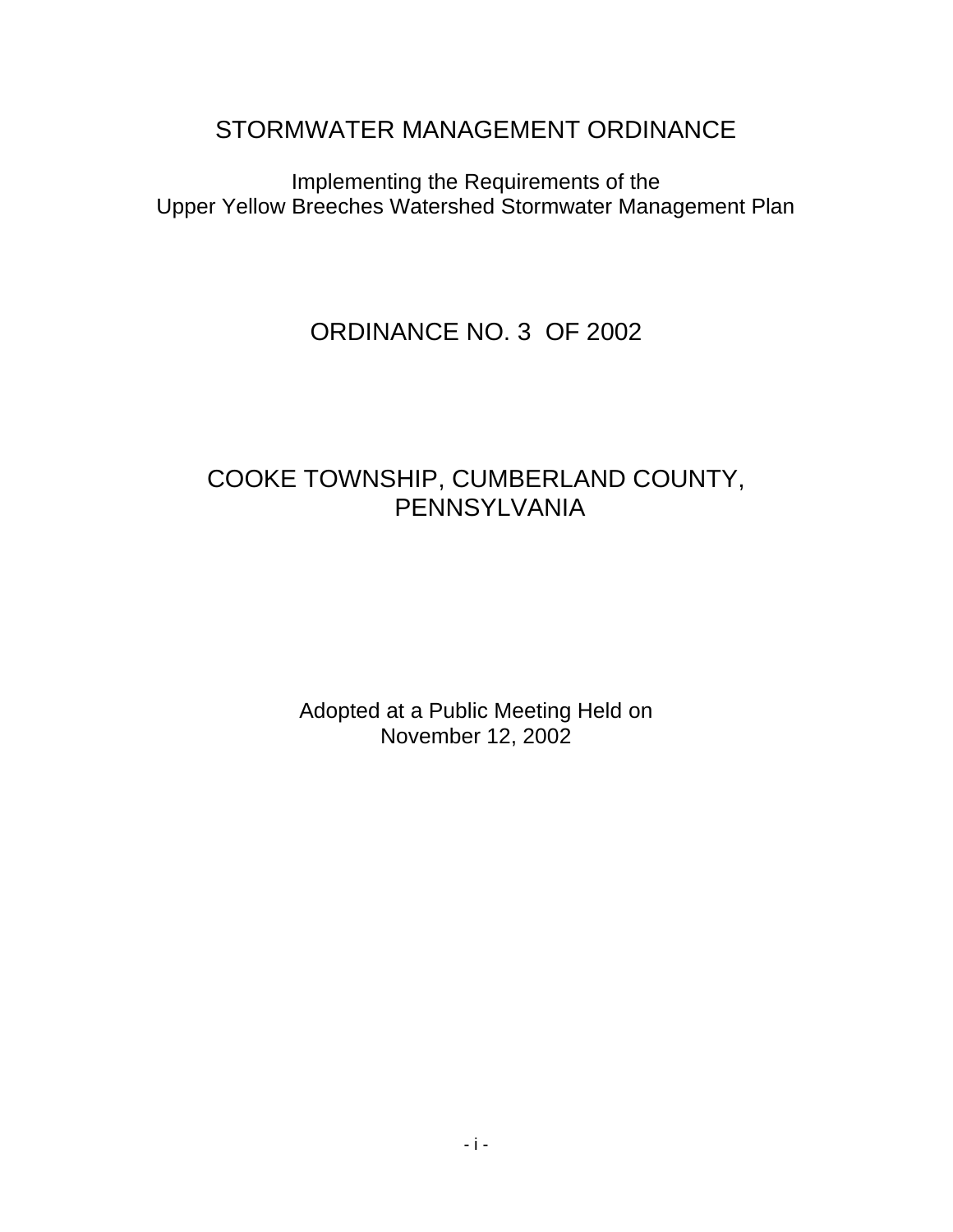## **TABLE OF CONTENTS**

**PAGE**

ARTICLE I - GENERAL PROVISIONS **1** Section 101. Statement of Findings 1 Section 102. Purpose **1** Section 103. Statutory Authority **2** Section 104. Applicability**2** Section 105. Repealer **2** Section 106. Severability **2** Section 107. Compatibility with Other Ordinance Requirements **2** Section 108. Landowner Responsibility **2** ARTICLE II - DEFINITIONS **3** ARTICLE III - STORMWATER MANAGEMENT **9** Section 301. Exemptions**9** Section 302. General Requirements **9** Section 303. Stormwater Management Districts**11** Section 304. Protection of Water Quality **13** Section 305. Maintaining Groundwater Recharge **15** Section 306. Preservation of Natural Drainage Features and Depressions **16** Section 307. Avoiding Adverse Impacts on Downstream Properties **16** Section 308. Prevention of Stream Bank Erosion **17** Section 309. Control of Over Bank Flooding and Extreme Flood Events **17** Section 310. Calculation Methodology **17** Section 311. Erosion and Sedimentation Requirements **19** Section 312. Design Criteria for Stormwater Management Facilities **19** ARTICLE IV - DRAINAGE PLAN REQUIREMENTS**21** Section 401. General Requirements **21** Section 402. Drainage Plan Contents **21** Section 403. Plan Submission **23** Section 404. Drainage Plan Review **24** Section 405. Modification of Plans **25** Section 406. Resubmission of Disapproved Drainage Plans **25** ARTICLE V - FEES AND EXPENSES **26** Section 501. General **26** Section 502. Municipality Drainage Plan Review Fee **26** Section 503. Expenses Covered by Fees **26**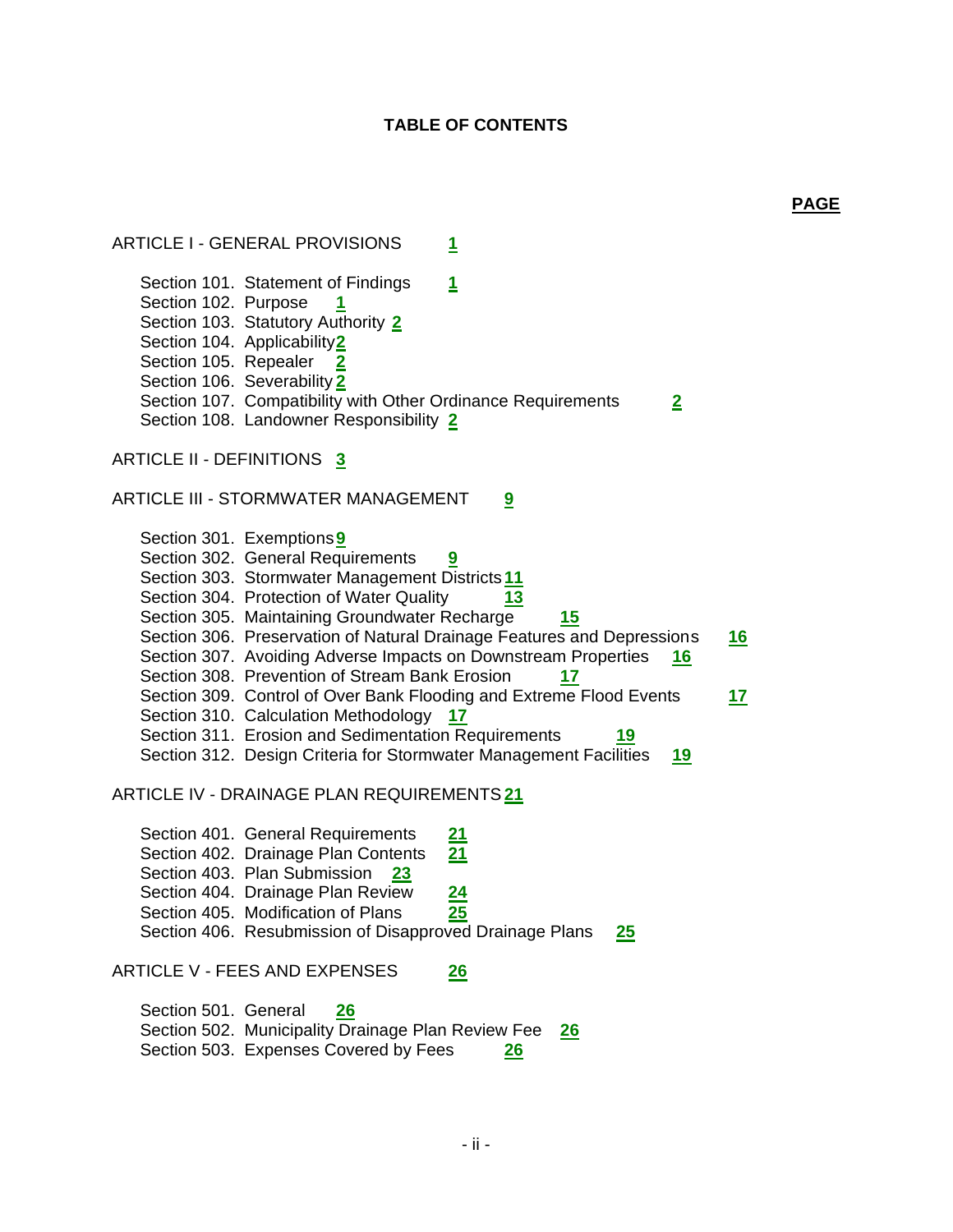# **TABLE OF CONTENTS**

# (CONTINUED)

ARTICLE VI - MAINTENANCE RESPONSIBILITIES **27**

Section 601. Performance Guarantee **27** Section 602. Maintenance Responsibilities **27** Section 603. Maintenance Agreement for Privately Owned Stormwater Facilities **27** Section 604. Municipal Stormwater Maintenance Fund **28** Section 605. Post-Construction Maintenance Inspections **28**

ARTICLE VII - ENFORCEMENT AND PENALTIES **29**

Section 701. Right-of-Entry 29 Section 702. Notification **29** Section 703. Enforcement 29 Section 704. Public Nuisance **30** Section 705. Penalties **30** Section 706. Appeals 31

APPENDICES

APPENDIX A - STORMWATER MANAGEMENT DESIGN CRITERIA APPENDIX B - SAMPLE DRAINAGE PLAN APPLICATION AND FEE SCHEDULE APPENDIX C - STANDARD BEST MANAGEMENT PRACTICES MAINTENANCE AND MONITORING AGREEMENT APPENDIX D - WATERSHED MAP

**PAGE**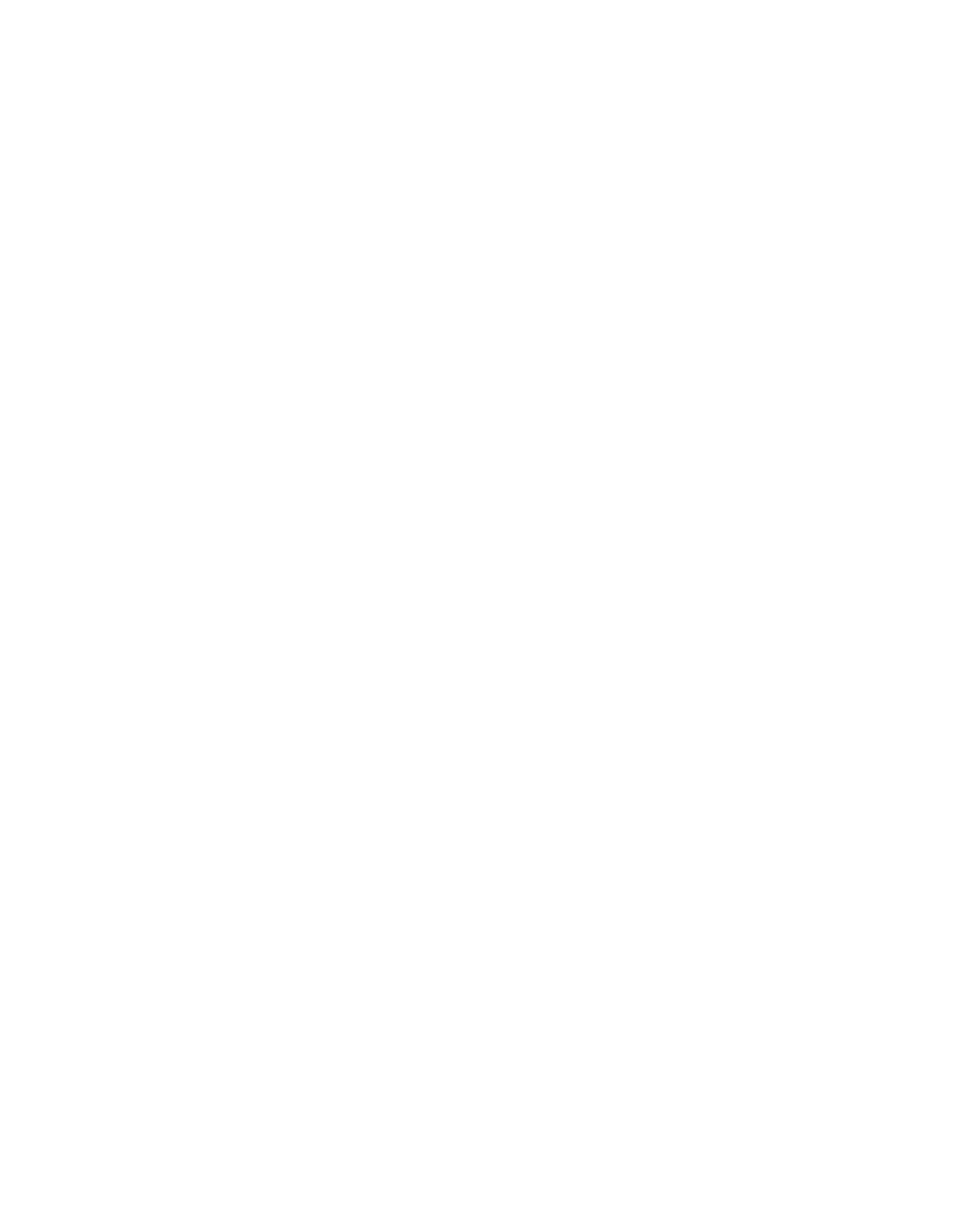# **ARTICLE I - GENERAL PROVISIONS**

## *Section 101. Statement of Findings*

The governing body of the Municipality finds that:

- A. Inadequate management of accelerated stormwater runoff resulting from development throughout a watershed increases flood flows and velocities, contributes to erosion and sedimentation, overtaxes the carrying capacity of existing streams and storm sewers, greatly increases the cost of public facilities to convey and manage stormwater, undermines floodplain management and flood reduction efforts in upstream and downstream communities, reduces groundwater recharge, and threatens public health and safety.
- B. A comprehensive program of stormwater management, including reasonable regulation of development and activities causing accelerated erosion, is fundamental to the public health, safety, welfare, and the protection of the people of the Municipality and all the people of the Commonwealth, their resources, and the environment.

### *Section 102. Purpose*

The purpose of this Ordinance is to promote health, safety, and welfare within the Upper Yellow Breeches Watershed by minimizing the damages described in Section 101.A of this Ordinance through provisions designed to:

- A. Manage accelerated runoff and erosion and sedimentation problems at their source by regulating activities that cause these problems.
- B. Utilize and preserve the existing natural drainage systems.
- C. Encourage recharge of groundwater where appropriate and prevent degradation of groundwater quality.
- D. Maintain existing flows and quality of streams and watercourses in the Municipality and the Commonwealth.
- E. Preserve and restore the flood-carrying capacity of streams.
- F. Provide proper maintenance of all permanent stormwater management facilities that are constructed in the Municipality.
- G. Provide performance standards and design criteria for watershed-wide stormwater management and planning.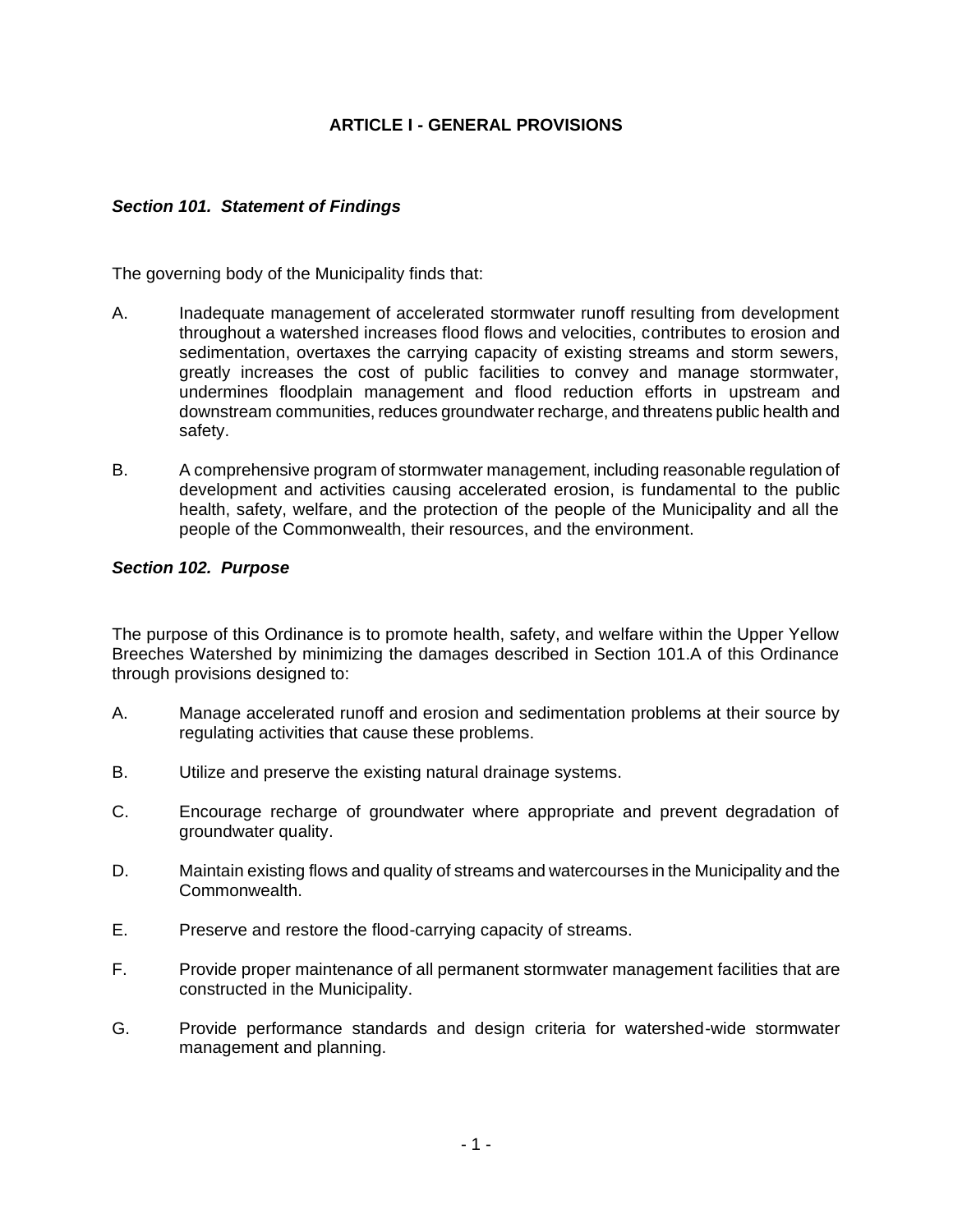## *Section 103. Statutory Authority*

The Municipality is empowered to regulate land use activities that affect runoff by the authority of the Act of October 4, 1978 32 P.S., P.L. 864 (Act 167) Section 680.1 et seq., as amended, the "Storm Water Management Act".

#### *Section 104. Applicability*

Any landowner or any person engaged in the alteration or development of land which may affect stormwater runoff characteristics shall implement such measures consistent with the provisions of the Upper Yellow Breeches Watershed Stormwater Management Plan. This Ordinance shall apply to those areas of the Municipality that are located within the Upper Yellow Breeches Creek Watershed, as delineated in Appendix D which is hereby adopted as part of this Ordinance cooresponding approximately to all of Cooke Township north of Ridge Road.

#### *Section 105. Repealer*

Any ordinance or ordinance provision of the Municipality inconsistent with any of the provisions of this Ordinance is hereby repealed to the extent of the inconsistency only.

#### *Section 106. Severability*

Should any section or provision of this Ordinance be declared invalid by a court of competent jurisdiction, such decision shall not affect the validity of any of the remaining provisions of this Ordinance.

#### *Section 107. Compatibility with Other Ordinance Requirements*

Approvals issued pursuant to this Ordinance do not relieve the Applicant of the responsibility to comply with or to secure required permits or approvals for activities regulated by any other applicable codes, rules, statutes, or ordinances.

#### *Section 108. Landowner Responsibility*

The granting of an exemption, permit, or approval by the Municipality, does not relieve the applicant from the responsibility of preventing injury to health, safety or other property.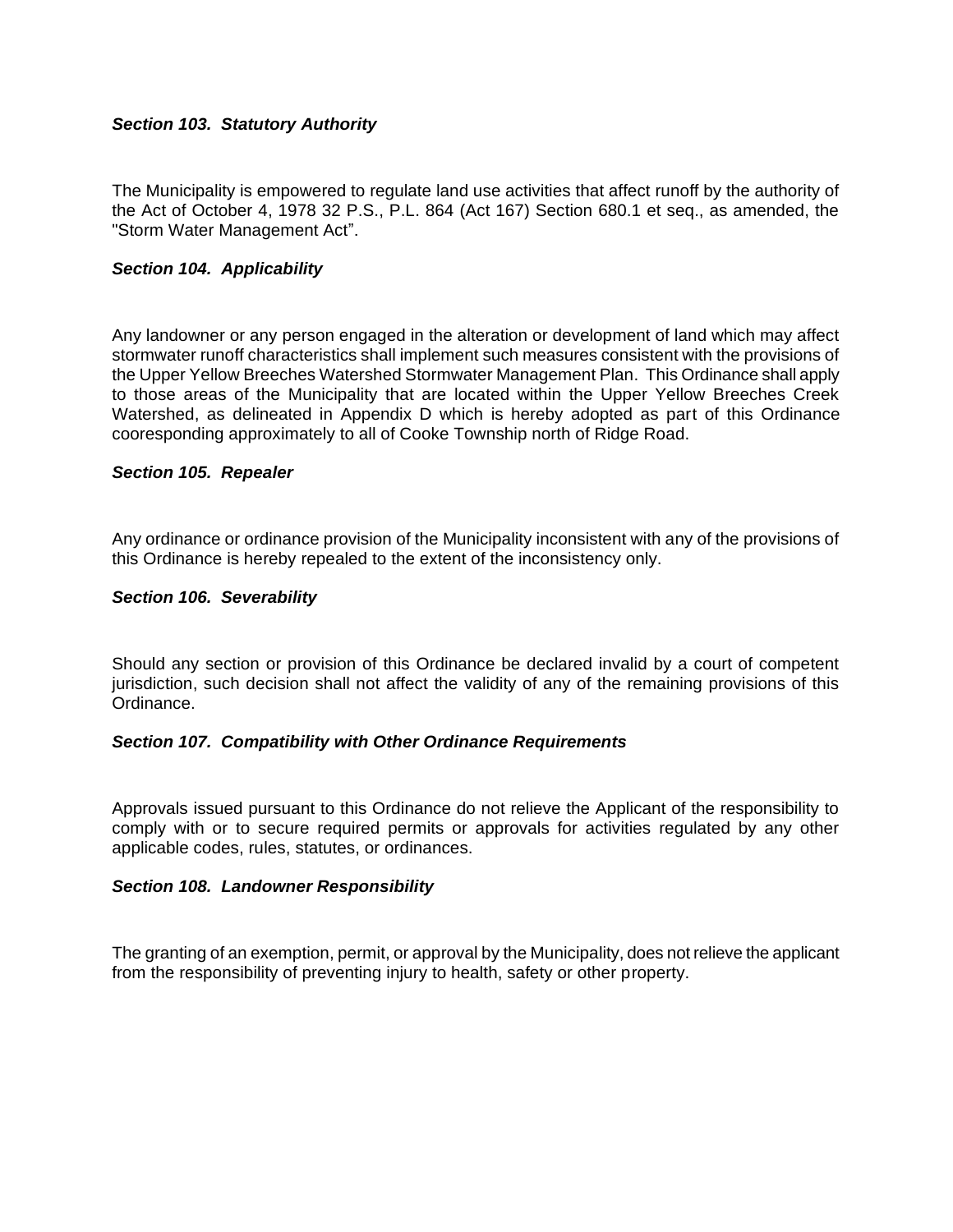# **ARTICLE II - DEFINITIONS**

For the purposes of this chapter, certain terms and words used herein shall be interpreted as follows:

- 8. Words used in the present tense include the future tense; the singular number includes the plural, and the plural number includes the singular; words of masculine gender include feminine gender; and words of feminine gender include masculine gender.
- 9. The word "includes" or "including" shall not limit the term to the specific example but is intended to extend its meaning to all other instances of like kind and character.
- 10. The word "person" includes an individual, firm, association, organization, partnership, trust, company, corporation, or any other similar entity.
- 11. The words "shall" and "must" are mandatory; the words "may" and "should" are permissive.
- 12. The words "used or occupied" include the words "intended, designed, maintained, or arranged to be used, occupied or maintained".

Accelerated Erosion - The removal of the surface of the land through the combined action of man's activity and the natural processes of a rate greater than would occur because of the natural process alone.

Agricultural Activities - The work of producing crops and raising livestock including tillage, plowing, disking, harrowing, pasturing and installation of conservation measures. Construction of new buildings or impervious area is not considered an agricultural activity.

Alteration - As applied to land, a change in topography as a result of the moving of soil and rock from one location or position to another; also the changing of surface conditions by causing the surface to be more or less impervious; land disturbance.

Applicant - A landowner or developer who has filed an application for approval to engage in any Regulated Activities as defined in Section 104 of this Ordinance.

BMP (Best Management Practice) - Stormwater structures, facilities and techniques to maintain or improve the water quality of surface runoff.

Channel Erosion - The widening, deepening, and headward cutting of small channels and waterways, due to erosion caused by moderate to large floods.

Cistern - An underground reservoir or tank for storing rainwater.

Conservation District - The Cumberland County Conservation District.

Culvert - A structure with appurtenant works which carry a stream under or through an embankment or fill.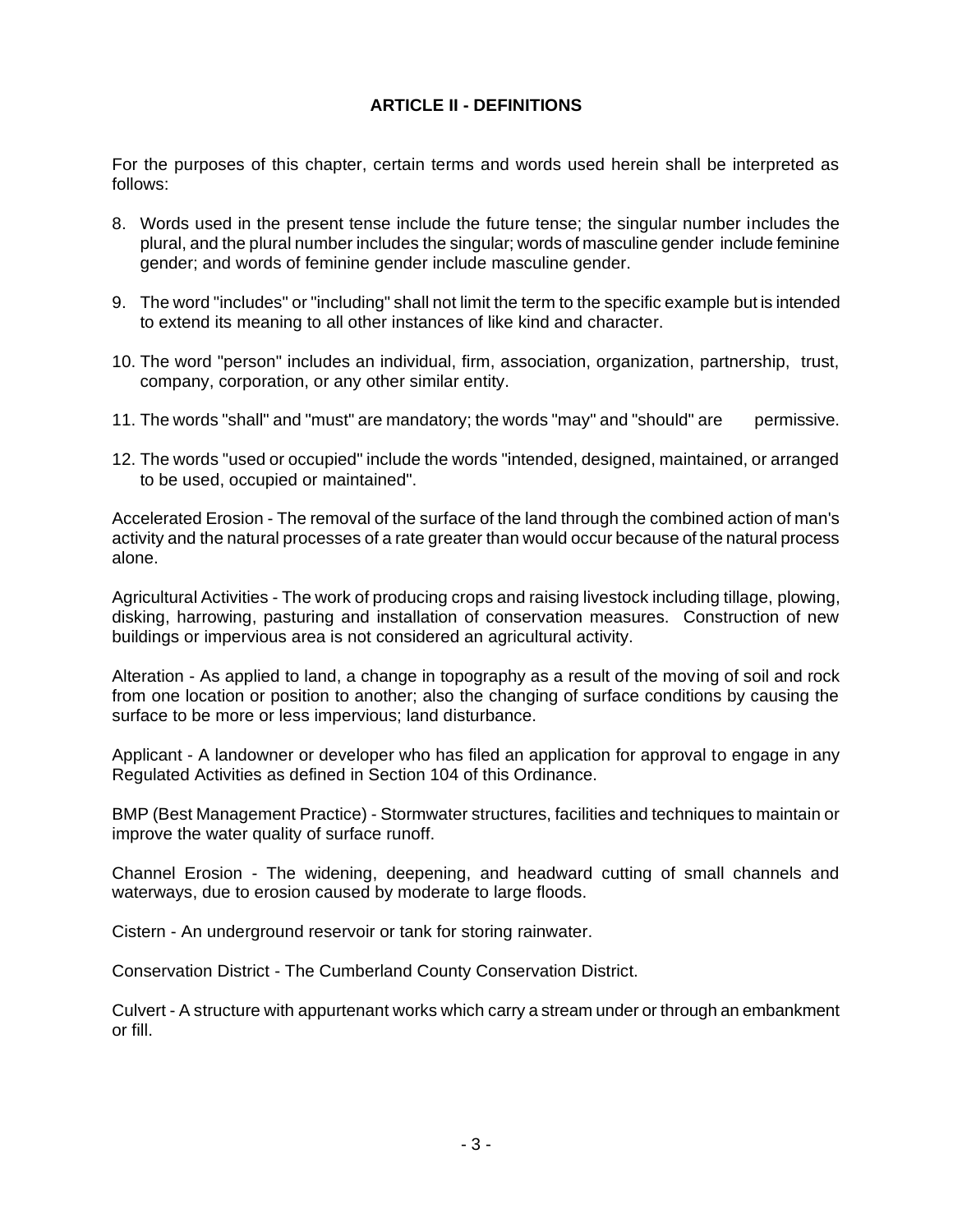Dam - An artificial barrier, together with its appurtenant works, constructed for the purpose of impounding or storing water or another fluid or semifluid, or a refuse bank, fill or structure for highway, railroad or other purposes which does or may impound water or another fluid or semifluid.

Design Storm - The magnitude and temporal distribution of precipitation from a storm event measured in probability of occurrence (e.g. a 5-year storm) and duration (e.g. 24-hours), used in the design and evaluation of stormwater management systems.

Designee - The agent of the Cumberland Planning Commission and/or agent of the governing body involved with the administration, review or enforcement of any provisions of this ordinance by contract or memorandum of understanding.

Detention Basin - An impoundment structure designed to manage stormwater runoff by temporarily storing the runoff and releasing it at a predetermined rate.

Detention District - Those subareas in which some type of detention is required to meet the plan requirements and the goals of Act 167.

Developer - A person, partnership, association, corporation, or other entity, or any responsible person therein or agent thereof, that undertakes any Regulated Activity of this Ordinance.

Development Site - The specific tract of land for which a Regulated Activity is proposed.

Downslope Property Line - That portion of the property line of the lot, tract, or parcels of land being developed located such that all overland or pipe flow from the site would be directed towards it.

Drainage Conveyance Facility - A Stormwater Management Facility designed to transmit stormwater runoff and shall include streams, channels, swales, pipes, conduits, culverts, storm sewers, etc.

Drainage Easement - A right granted by a landowner to a grantee, allowing the use of private land for stormwater management purposes.

Drainage Permit - A permit issued by the Township governing body after the drainage plan has been approved. Said permit is issued prior to or with the final Township approval.

Drainage Plan - The documentation of the stormwater management system, if any, to be used for a given development site, the contents of which are established in Section 403.

Earth Disturbance - Any activity including, but not limited to, construction, mining, timber harvesting and grubbing which alters, disturbs, and exposes the existing land surface.

Erosion - The movement of soil particles by the action of water, wind, ice, or other natural forces.

Erosion and Sediment Pollution Control Plan - A plan which is designed to minimize accelerated erosion and sedimentation.

Existing Conditions - The initial condition of a project site prior to the proposed construction. If the initial condition of the site is undeveloped land, the land use shall be considered as "meadow" in good condition unless the natural land cover is proven to generate lower curve numbers or Rational "C" values, such as forested lands.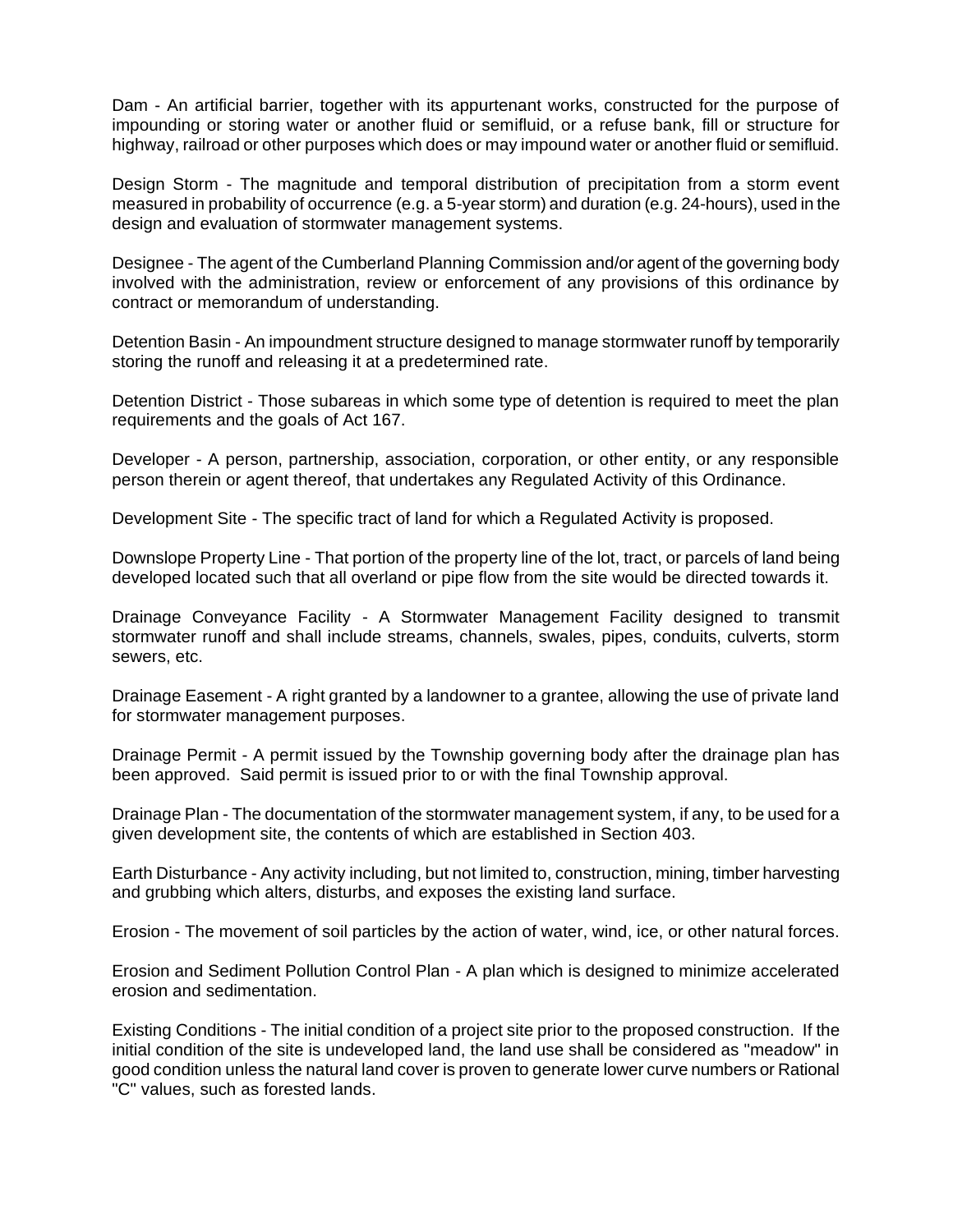Flood - A general but temporary condition of partial or complete inundation of normally dry land areas from the overflow of streams, rivers, and other waters of this Commonwealth.

Floodplain - Any land area susceptible to inundation by water from any natural source or delineated by applicable Department of Housing and Urban Development, Federal Insurance Administration Flood Hazard Boundary - Mapped as being a special flood hazard area. Also included are areas that comprise Group 13 Soils, as listed in Appendix A of the Pennsylvania Department of Environmental Protection (PA DEP) Technical Manual for Sewage Enforcement Officers (as amended or replaced from time to time by PA DEP).

Floodway - The channel of the watercourse and those portions of the adjoining floodplains that are reasonably required to carry and discharge the 100-year frequency flood. Unless otherwise specified, the boundary of the floodway is as indicated on maps and flood insurance studies provided by FEMA. In an area where no FEMA maps or studies have defined the boundary of the 100-year frequency floodway, it is assumed - absent evidence to the contrary - that the floodway extends from the stream to 50 feet from the top of the bank of the stream.

Forest Management/Timber Operations - Planning and activities necessary for the management of forestland. These include timber inventory and preparation of forest management plans, silvicultural treatment, cutting budgets, logging road design and construction, timber harvesting, site preparation and reforestation.

Freeboard - A vertical distance between the elevation of the design high-water and the top of a dam, levee, tank, basin, or diversion ridge. The space is required as a safety margin in a pond or basin.

Grade - A slope, usually of a road, channel or natural ground specified in percent and shown on plans as specified herein. (To) Grade - to finish the surface of a roadbed, top of embankment or bottom of excavation.

Grassed Waterway - A natural or constructed waterway, usually broad and shallow, covered with erosion-resistant grasses, used to conduct surface water from cropland.

Groundwater Recharge - Replenishment of existing natural underground water supplies.

Impervious Surface - A surface that prevents the percolation of water into the ground.

Impoundment - A retention or detention basin designed to retain stormwater runoff and release it at a controlled rate.

Infiltration Structures - A structure designed to direct runoff into the ground (e.g. french drains, seepage pits, seepage trench).

Inlet - A surface connection to a closed drain. A structure at the diversion end of a conduit. The upstream end of any structure through which water may flow.

Land Development - (i) the improvement of one lot or two or more contiguous lots, tracts, or parcels of land for any purpose involving (a) a group of two or more buildings, or (b) the division or allocation of land or space between or among two or more existing or prospective occupants by means of, or for the purpose of streets, common areas, leaseholds, condominiums, building groups, or other features; (ii) any subdivision of land; (iii) development in accordance with Section 503(1.1) of the PA Municipalities Planning Code.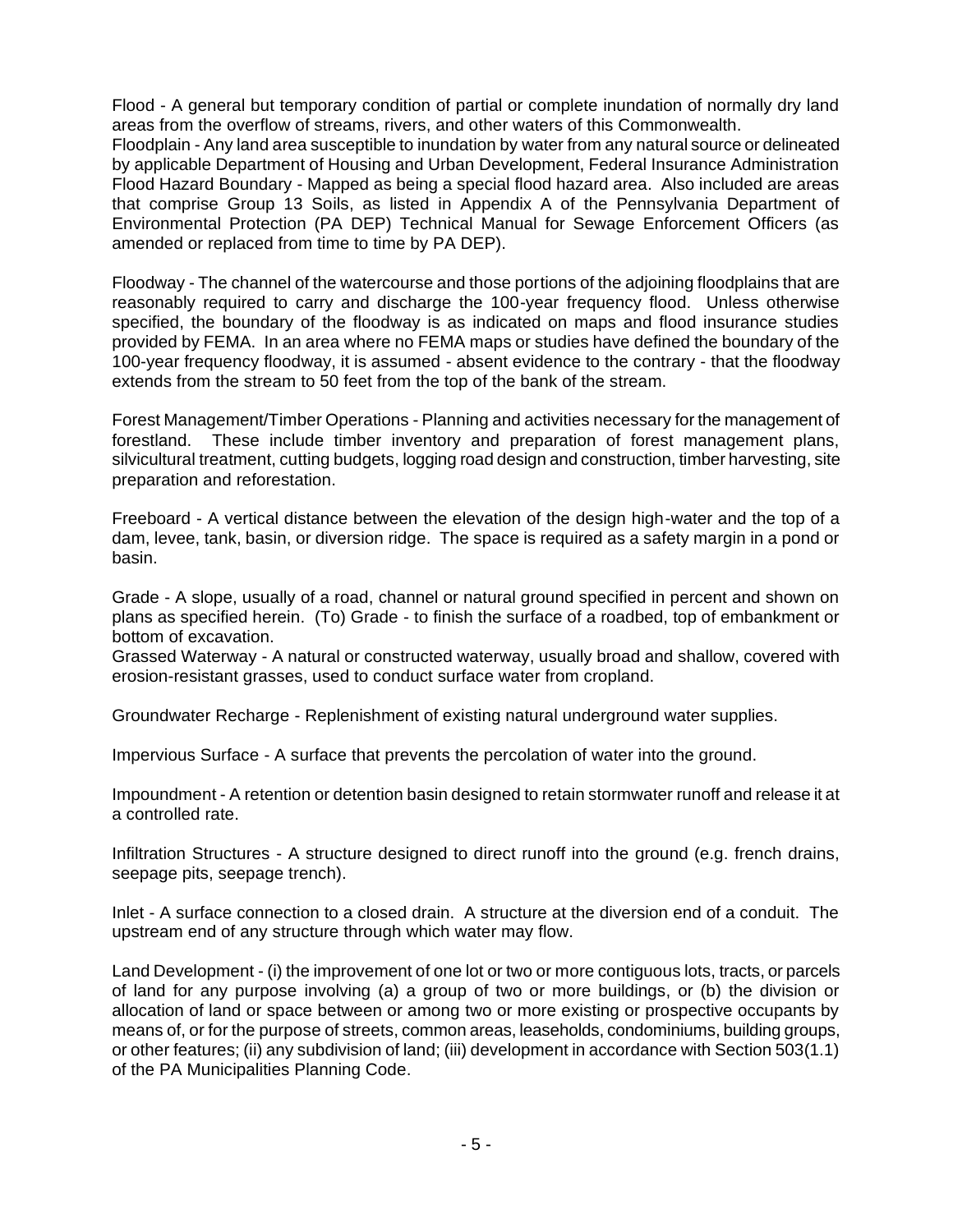Land/Earth Disturbance - Any activity involving grading, tilling, digging, or filling of ground or stripping of vegetation or any other activity that causes an alteration to the natural condition of the land.

Main Stem (Main Channel) - Any stream segment or other runoff conveyance facility used as a reach in the Upper Yellow Breeches hydrologic model.

Manning Equation in (Manning formula) - A method for calculation of velocity of flow (e.g. feet per second) and flow rate (e.g. cubic feet per second) in open channels based upon channel shape, roughness, depth of flow and slope. "Open channels" may include closed conduits so long as the flow is not under pressure.

Municipality – Cooke Township,Cumberland County, Pennsylvania.

Nonpoint Source Pollution - Pollution that enters a watery body from diffuse origins in the watershed and does not result from discernible, confined, or discrete conveyances.

NRCS - Natural Resource Conservation Service (previously SCS).

Open Channel - A drainage element in which stormwater flows with an open surface. Open channels include, but shall not be limited to, natural and man-made drainageways, swales, streams, ditches, canals, and pipes flowing partly full.

Outfall - Point where water flows from a conduit, stream, or drain.

Outlet - Points of water disposal from a stream, river, lake, tidewater or artificial drain.

Parking Lot Storage - Involves the use of impervious parking areas as temporary impoundments with controlled release rates during rainstorms.

Peak Discharge - The maximum rate of stormwater runoff from a specific storm event.

Pipe - A culvert, closed conduit, or similar structure (including appurtenances) that conveys stormwater.

Planning Commission - The planning commission of Cooke Township.

PMF - Probable Maximum Flood - The flood that may be expected from the most severe combination of critical meteorologic and hydrologic conditions that are reasonably possible in any area. The PMF is derived from the probable maximum precipitation (PMP) as determined on the basis of data obtained from the National Oceanographic and Atmospheric Administration (NOAA).

Rational Formula - A rainfall-runoff relation used to estimate peak flow.

Regulated Activities - Actions or proposed actions that have an impact on stormwater runoff and that are specified in Section 104 of this Ordinance.

Release Rate - The percentage of predevelopment peak rate of runoff from a site or subarea to which the post development peak rate of runoff must be reduced to protect downstream areas.

Retention Basin - An impoundment in which stormwater is stored and not released during the storm event. Stored water may be released from the basin at some time after the end of the storm.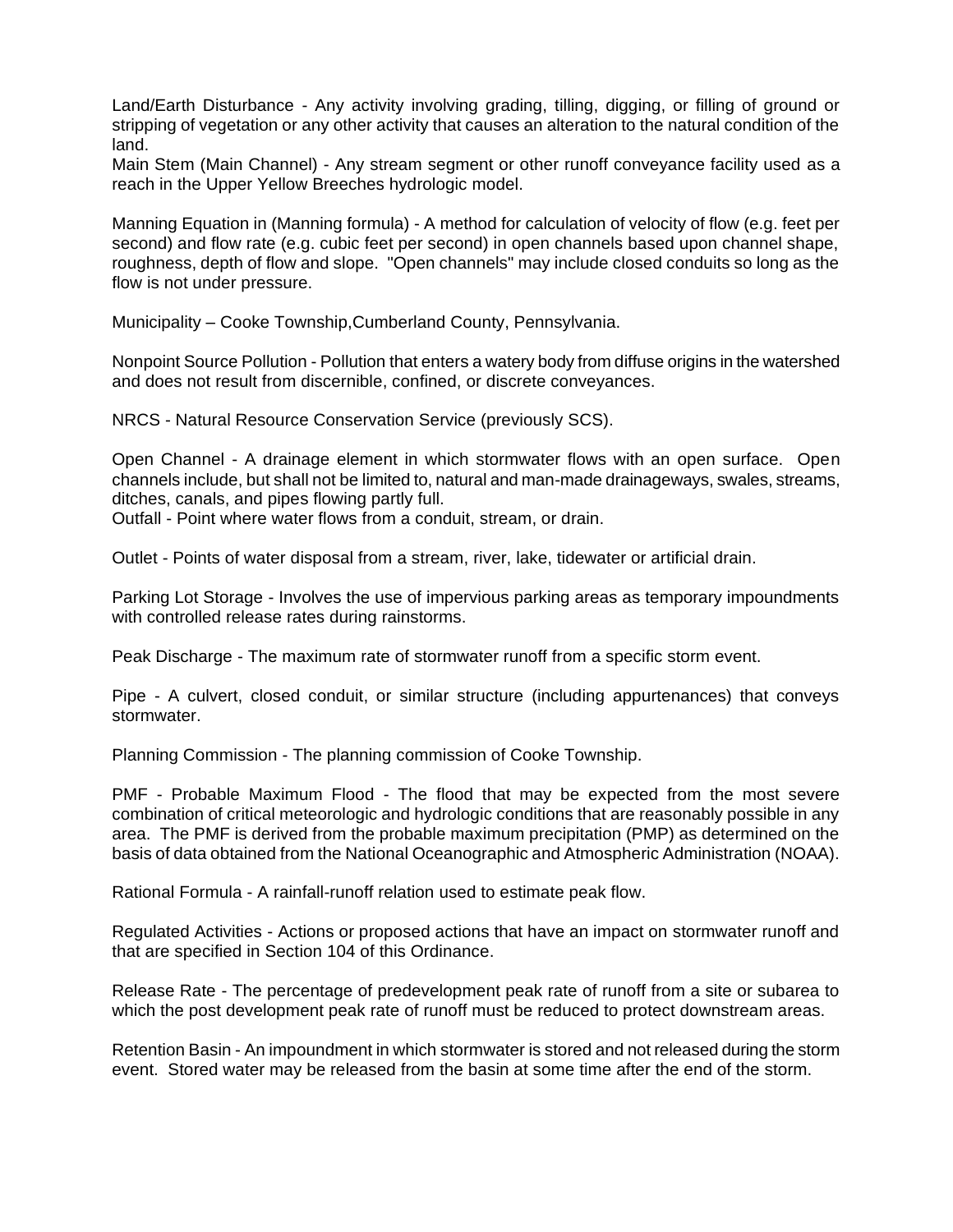Return Period - The average interval, in years, within which a storm event of a given magnitude can be expected to recur. For example, the 25-year return period rainfall would be expected to recur on the average once every twenty-five years.

Riser - A vertical pipe extending from the bottom of a pond that is used to control the discharge rate from the pond for a specified design storm.

Rooftop Detention - Temporary ponding and gradual release of stormwater falling directly onto flat roof surfaces by incorporating controlled-flow roof drains into building designs.

Runoff - Any part of precipitation that flows over the land surface.

Sediment Basin - A barrier, dam, retention or detention basin located and designed to retain rock, sand, gravel, silt, or other material transported by water.

Sediment Pollution - The placement, discharge or any other introduction of sediment into the waters of the Commonwealth occurring from the failure to design, construct, implement or maintain control measures and control facilities in accordance with the requirements of this Ordinance.

Sedimentation - The process by which mineral or organic matter is accumulated or deposited by the movement of water.

Seepage Pit/Seepage Trench - An area of excavated earth filled with loose stone or similar coarse material, into which surface water is directed for infiltration into the ground.

Sheet Flow - Runoff that flows over the ground surface as a thin, even layer, not concentrated in a channel.

Soil-Cover Complex Method - A method of runoff computation developed by the NRCS that is based on relating soil type and land use/cover to a runoff parameter called Curve Number (CN).

Soil Group, Hydrologic - A classification of soils by the Soil Conservation Service into four runoff potential groups. The groups range from A soils, which are very permeable and produce little runoff, to D soils, which are not very permeable and produce much more runoff.

Spillway - A depression in the embankment of a pond or basin which is used to pass peak discharge greater than the maximum design storm controlled by the pond.

Storage Indication Method - A reservoir routing procedure based on solution of the continuity equation (inflow minus outflow equals the change in storage) with outflow defined as a function of storage volume and depth.

Storm Frequency - The number of times that a given storm "event" occurs or is exceeded on the average in a stated period of years. See "Return Period".

Storm Sewer - A system of pipes and/or open channels that convey intercepted runoff and stormwater from other sources, but excludes domestic sewage and industrial wastes.

Stormwater - The total amount of precipitation reaching the ground surface.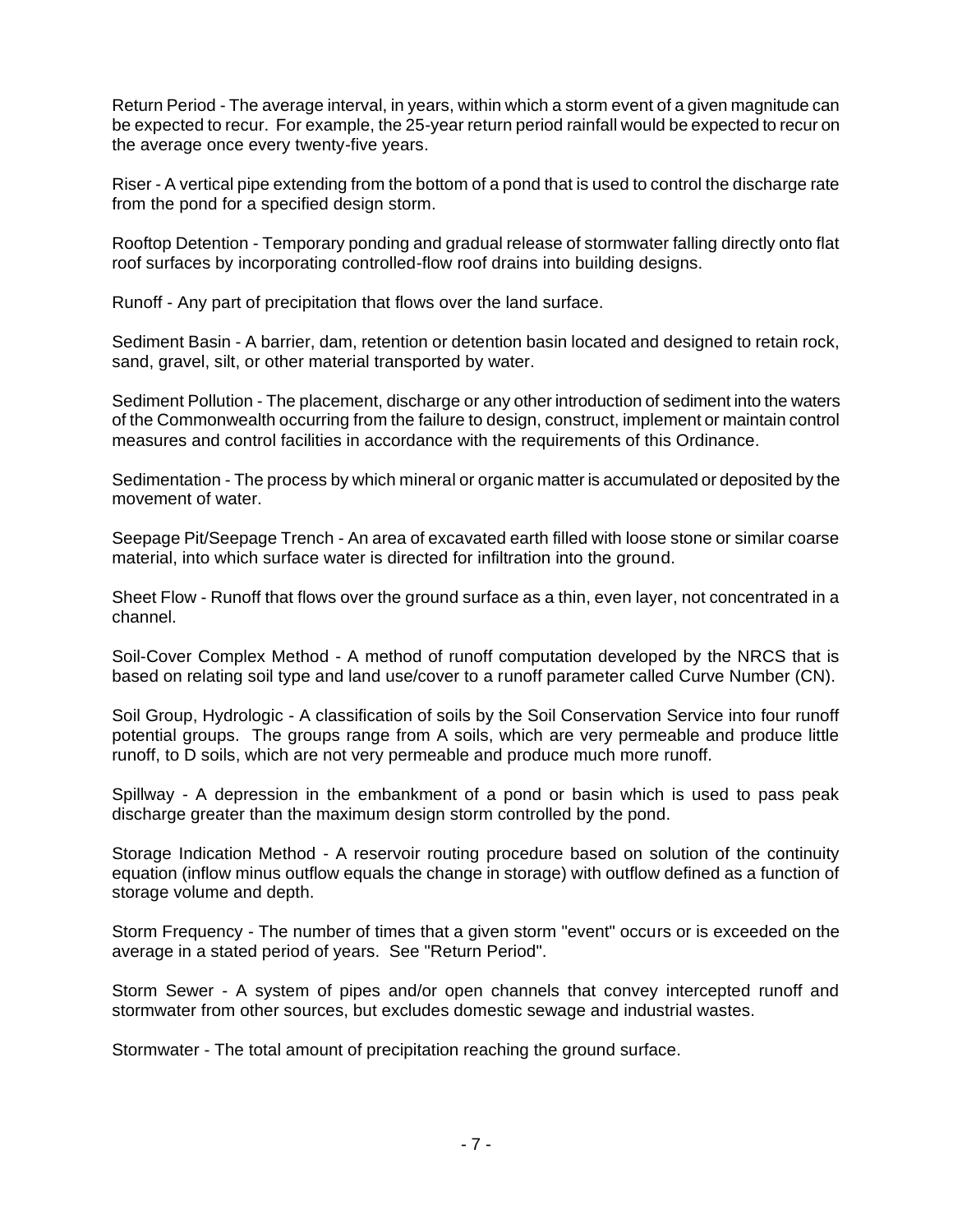Stormwater Management Facility - Any structure, natural or man-made, that, due to its condition, design, or construction, conveys, stores, or otherwise affects stormwater runoff. Typical stormwater management facilities include, but are not limited to, detention and retention basins, open channels, storm sewers, pipes, and infiltration structures.

Stormwater Management Plan - The plan for managing stormwater runoff in the Upper Yellow Breeches Watershed adopted by Cumberland County as required by the Act of October 4, 1978, P.L. 864, (Act 167), and known as the "Upper Yellow Breeches Watershed Act 167 Stormwater Management Plan".

Stormwater Management Site Plan - The plan prepared by the Developer or his representative indicating how stormwater runoff will be managed at the particular site of interest according to this Ordinance.

Stream Enclosure - A bridge, culvert or other structure in excess of 100 feet in length upstream to downstream which encloses a regulated water of this Commonwealth.

Subarea - The smallest drainage unit of a watershed for which stormwater management criteria have been established in the Stormwater Management Plan.

Subdivision - The division or re-division of a lot, tract, or parcel of land by any means into two or more lots, tracts, parcels or other divisions of land including changes in existing lot lines for the purpose, whether immediate or future, of lease, transfer of ownership, or building or lot development: Provided, however, that the subdivision by lease of land for agricultural purposes into parcels of more than ten acres, not involving any new street or easement of access or any residential dwellings, shall be exempt.

Swale - A low-lying stretch of land which gathers or carries surface water runoff.

Timber Operations - See Forest Management.

Time of Concentration (Tc) - The time for surface runoff to travel from the hydraulically most distant point of the watershed to a point of interest within the watershed. This time is the combined total of overland flow time and flow time in pipes or channels, if any.

Watercourse - A stream of water; river; brook; creek; or a channel or ditch for water, whether natural or manmade.

Waters of the Commonwealth - Any and all rivers, streams, creeks, rivulets, ditches, watercourses, storm sewers, lakes, dammed water, wetlands, ponds, springs, and all other bodies or channels of conveyance of surface and underground water, or parts thereof, whether natural or artificial, within or on the boundaries of this Commonwealth.

Wetland - Those areas that are inundated or saturated by surface or ground water at a frequency and duration sufficient to support, and that under normal circumstances do support, a prevalence of vegetation typically adapted for life in saturated soil conditions, including swamps, marshes, bogs, ferns, and similar areas.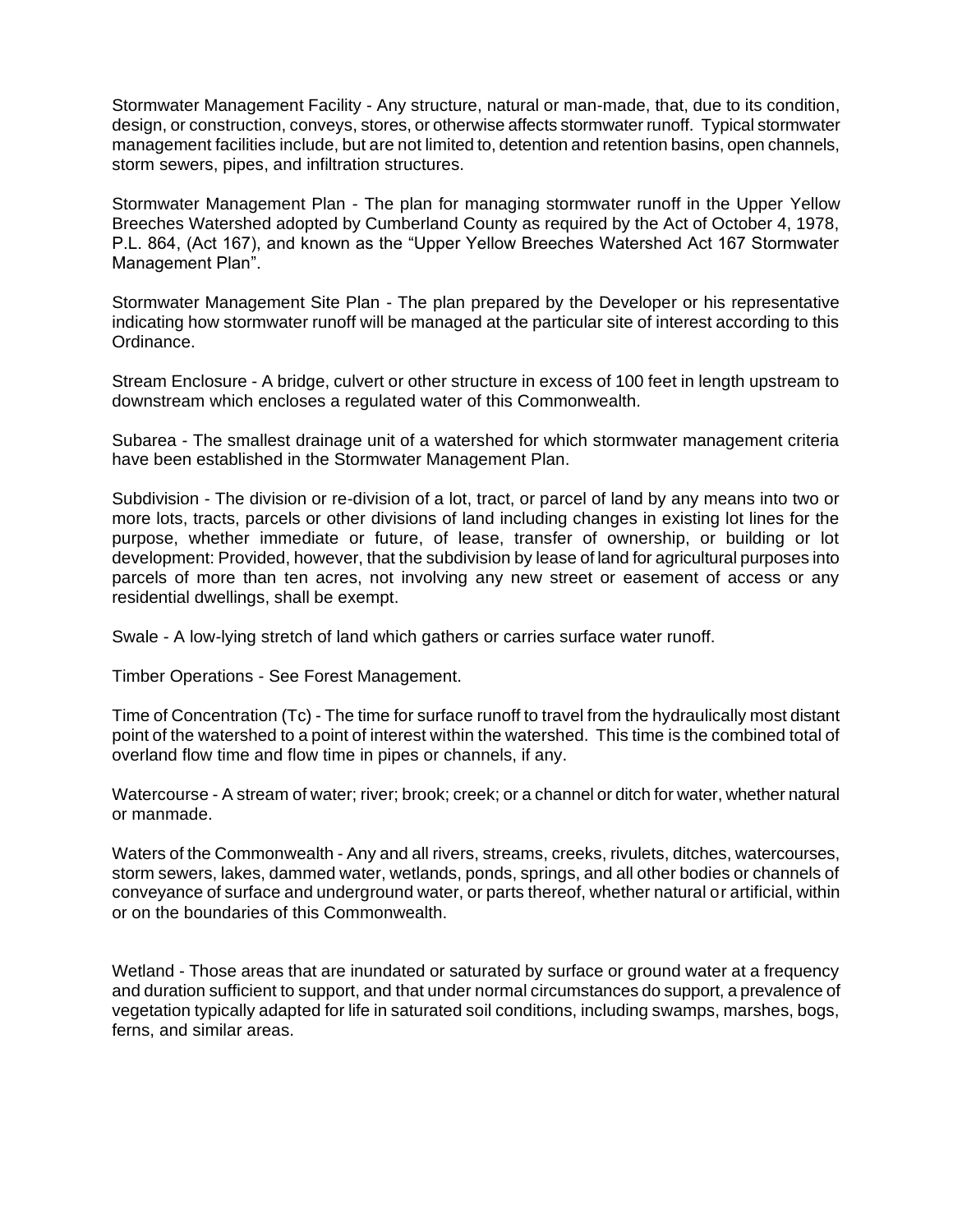# **ARTICLE III - STORMWATER MANAGEMENT**

# **Section 301. Exemptions**

A. Any Regulated Activity that meets the following exception criteria shall not be required to implement stormwater controls if the developer can demonstrate no downstream harm (see Section 303.F). These criteria shall apply to the total development even if development is to take place in phases. The date of the Municipal Ordinance adoption shall be the starting point from which to consider tracts as "parent tracts" in which future subdivisions and respective impervious area computations shall be cumulatively considered. Exemption shall not relieve the applicant from implementing such measures as are necessary to protect health, safety, and property. This exemption does not relieve the landowner or developer from complying with the water quality and groundwater recharge standards under Section 304 and Section 305.

| <b>Total Parcel size</b><br>(acres) | <b>Total Parcel size</b><br>(sq. ft.) | Exemption (sq. ft.) |
|-------------------------------------|---------------------------------------|---------------------|
| $<$ 0.25 acre                       | $<$ 10,890                            | 000, ا              |
| $0.25 - 0.5$ acre                   | $10,890 - 21,780$                     | 2,500               |
| 0.5 or greater                      | >21,780                               | 5,000               |

# **Stormwater Management Exemption Criteria Impervious Area Exemption**

B. Prior to the granting of an exemption, the applicant must provide documentation from any professional authorized to perform this work under the Engineer, Land Surveyor, and Geologist Registration Law, May 23, 1945, P.L. 913, No. 367, (63 P.S. Section 148 et. Seq, P.L. 913, as amended) that the increased flows from the site leaves the site so that there will be no adverse affects to properties along the path of flow(s), or that the increased flow(s) will reach a natural watercourse or an existing stormwater management structure before adversely affecting any property along the path of the flow(s).

## **Section 302. General Requirements**

A. For the purposes of stormwater management, the Municipality is divided into the following Stormwater Management Districts

# **1. Upper Yellow Breeches Creek Watershed Stormwater Management District**

All land development occurring within the Upper Yellow Breeches Creek Watershed portion of the Municipality shall implement the requirements of the Upper Yellow Breeches Watershed Stormwater Management Plan.

# **2. General Stormwater Management District**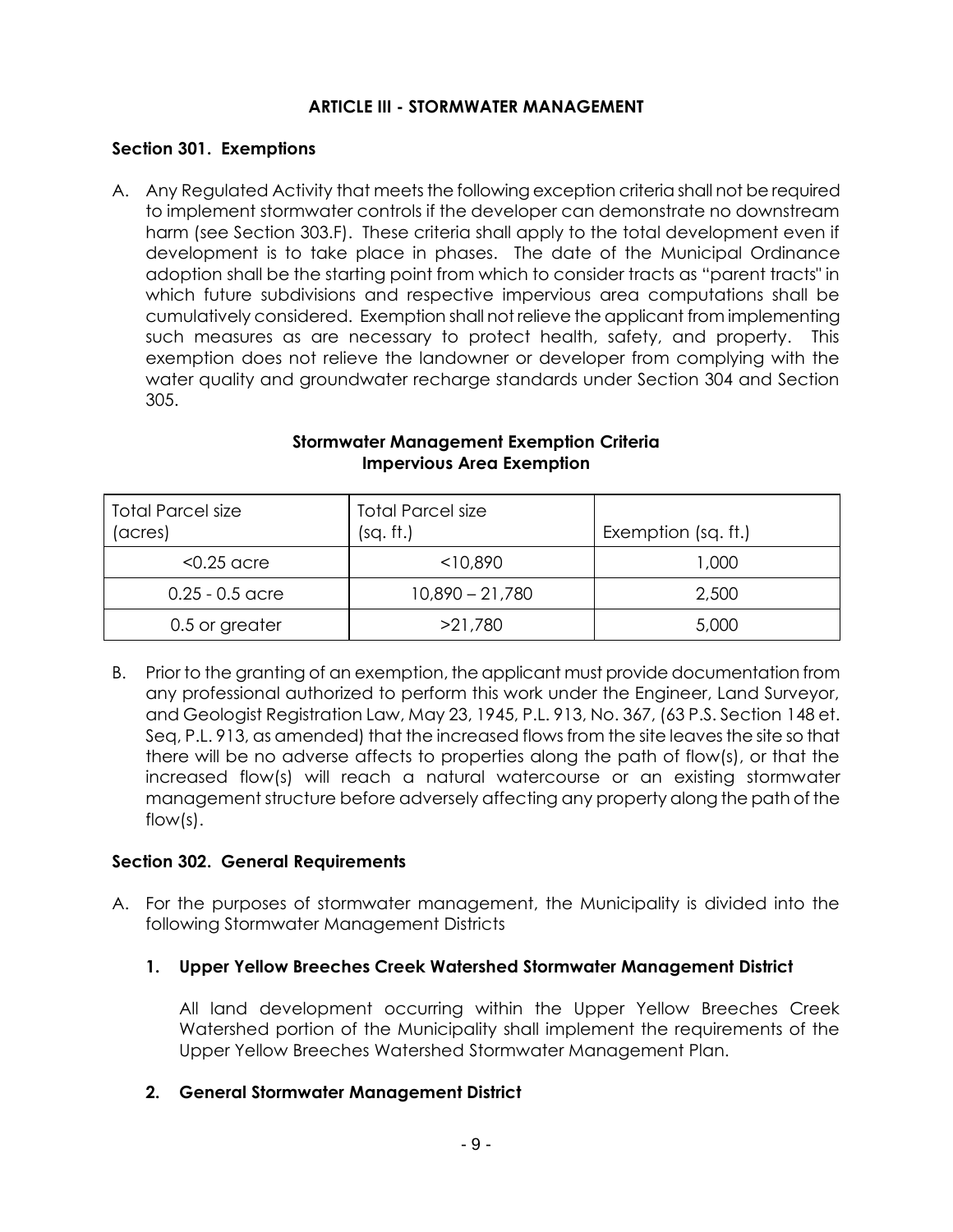All land development occurring outside of the Upper Yellow Breeches Creek Watershed portion of the Municipality shall comply with the following requirements: **(INSERT EXISTING MUNICIPAL STORMWATER REQUIREMENTS OR REQUIREMENTS THAT THE MUNICIPALITY CHOOSES)**

- B. All regulated activities in the Upper Yellow Breeches Watershed that do not fall under the exemption criteria shown in Ordinance Section 301 shall submit a drainage plan consistent with the Upper Yellow Breeches Watershed Stormwater Management Plan to the Municipality for review. This criterion shall apply to the total proposed development even if development is to take place in stages.
- C. If the initial condition of a project site is undeveloped land, the land use shall be considered as "meadow" in good condition unless the land cover is proven to generate lower curve numbers or Rational "C" values, such as forested land. Impervious cover shall include, but not be limited to, any roof, parking or driveway areas and any new streets and sidewalks. Any areas designed to initially be gravel or crushed stone shall be assumed to be impervious for the purposes of comparison to the exemption criteria.
- D. For projects larger than the exemptions in Section 301.A, no waivers shall be provided from the requirements of Sections 304 and 305 of this Ordinance.
- E. Stormwater drainage systems shall be provided in order to permit unimpeded flow along natural watercourses, except as modified by stormwater management facilities or open channels consistent with this Ordinance.
- F. The existing points of concentrated drainage that discharge onto adjacent property shall not be altered without permission of the adjacent property owner(s) and shall be subject to any applicable discharge criteria specified in this Ordinance.
- G. Areas of existing diffused drainage discharge shall be subject to any applicable discharge criteria in the general direction of existing discharge, whether proposed to be concentrated or maintained as diffused drainage areas, except as otherwise provided by this Ordinance. If diffused flow is proposed to be concentrated and discharged onto adjacent property, the Developer must document that adequate downstream conveyance facilities exist to safely transport the concentrated discharge, or otherwise prove that no erosion, sedimentation, flooding or other harm will result from the concentrated discharge.
- H. Where a development site is traversed by watercourses, drainage easements shall be provided conforming to the line of such watercourses. The terms of the easement shall prohibit excavation, the placing of fill or structures, and any alterations that may adversely affect the flow of stormwater within any portion of the easement. Also, maintenance, including mowing of vegetation within the easement shall be required, except as approved by the appropriate governing authority.
- I. When it can be shown that, due to topographic conditions, natural drainageways and depressions on the site cannot adequately provide for drainage, open channels may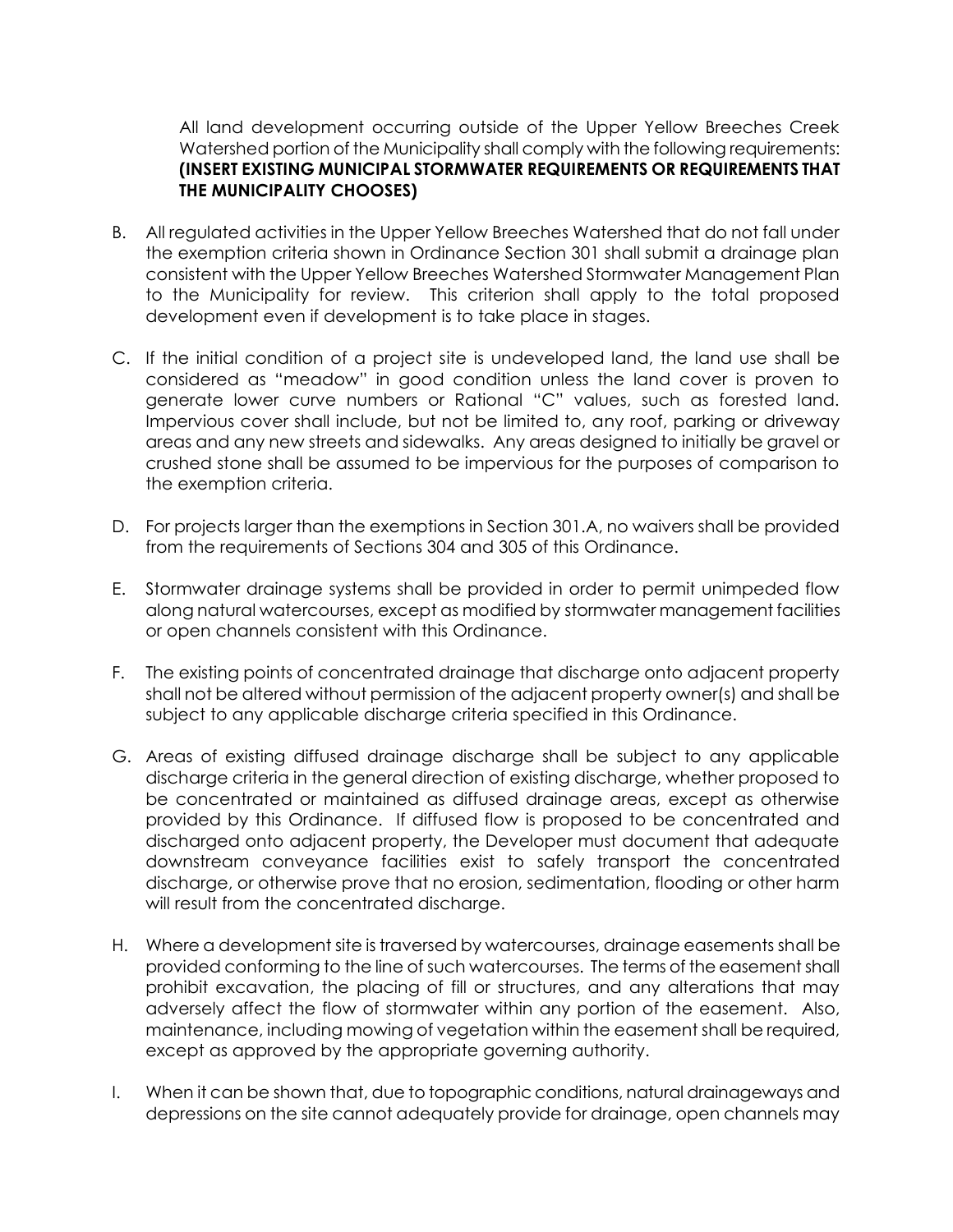be constructed conforming substantially to the line and grade of such natural drainageways. Work within natural drainageways shall be subject to approval by PA DEP through the Joint Permit Application process, or, where deemed appropriate by PA DEP, through the General Permit process.

- J. Any stormwater management facilities regulated by this Ordinance that would be located in or adjacent to waters of the Commonwealth or wetlands shall be subject to approval by PA DEP through the Joint Permit Application process, or, where deemed appropriate by PA DEP, the General Permit process. When there is a question whether wetlands may be involved, it is the responsibility of the Developer or his agent to show that the land in question cannot be classified as wetlands, otherwise approval to work in the area must be obtained from PA DEP.
- K. Any stormwater management facilities regulated by this Ordinance that would be located on State highway rights-of-way shall be subject to approval by the Pennsylvania Department of Transportation (PENNDOT).
- L. Minimization of impervious surfaces and infiltration of runoff through seepage beds, infiltration trenches, etc. are encouraged, where soil conditions permit, to reduce the size or eliminate the need for detention facilities in accordance with Chapter VI of the Upper Yellow Breeches Watershed Stormwater Management Plan.
- M. Roof drains must not be connected to streets, sanitary or storm sewers or roadside ditches to promote overland flow and infiltration/percolation of stormwater where advantageous to do so. When it is more advantageous to connect directly to streets or storm sewers, then it shall be permitted on a case-by-case basis by the municipality.
- N. Special requirements for areas falling within defined Exceptional Value (EV) and High Quality (HQ) watersheds: The temperature and quality of water and streams that have been declared as EV or HQ are to be maintained as defined in Chapter 93, Water Quality Standards, Title 25 of Pennsylvania Department of Environmental Protection Rules and Regulations. Temperature sensitive BMP's and stormwater conveyance systems are used and designed with storage pool areas and supply outflow channels and should be shaded with trees. This will require modification of berms for permanent ponds and the relaxation of restrictions on planting vegetation within the facilities, provided that capacity for volumes and rate control is maintained. At a minimum, the southern half on pond shorelines shall be planted with shade or canopy trees within ten feet of the pond shoreline. In conjunction with this requirement, the maximum slope allowed on the berm area to be planted is 10:1. This will lessen the destabilization of berm soils due to root growth. A long-term maintenance schedule and management plan for the thermal control BMP's are to be established and recorded for all development sites.

## **Section 303. Stormwater Management Districts**

A. The Upper Yellow Breeches Watershed has been divided into two stormwater management districts as shown on the Watershed Map in Appendix D.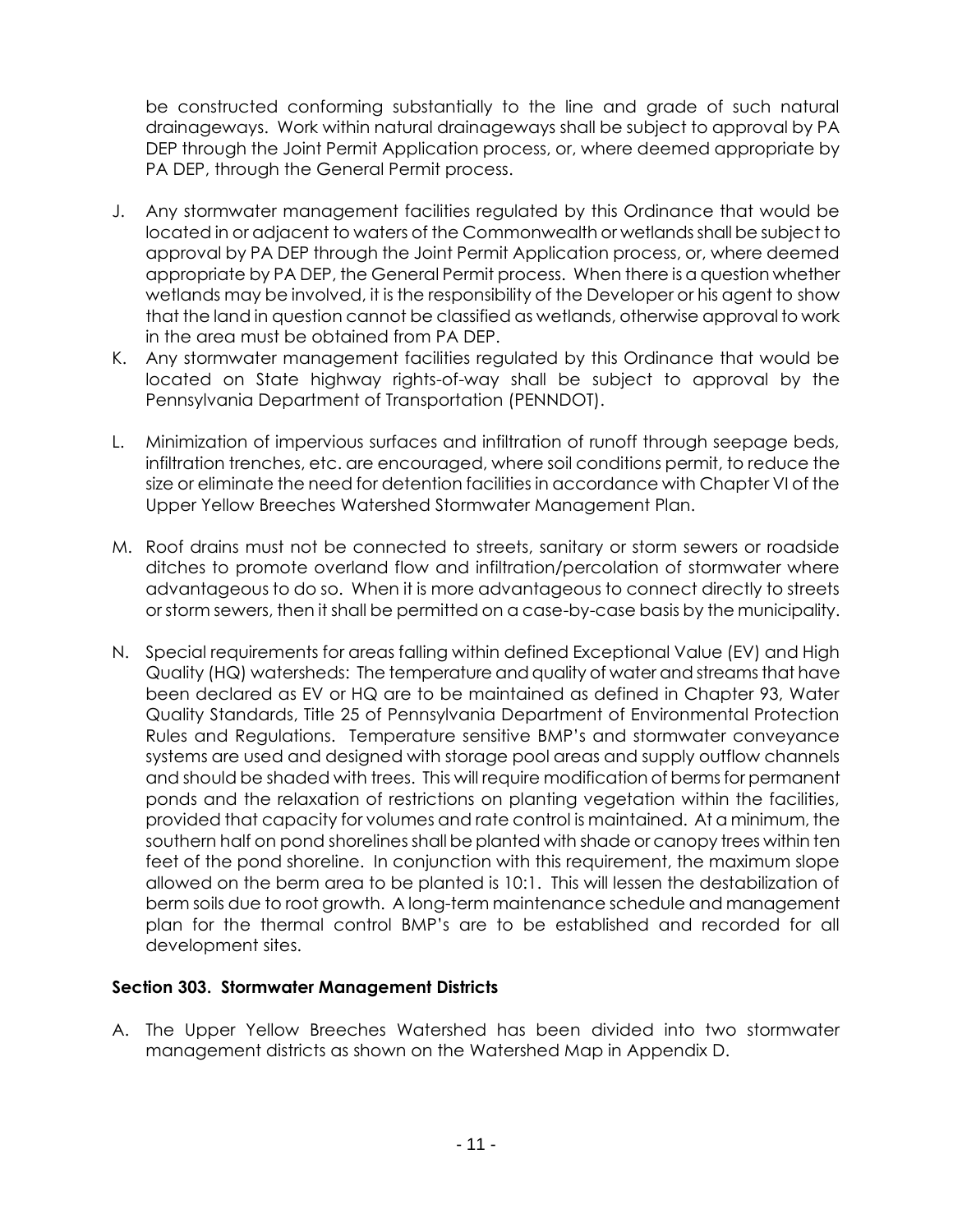- B. District Boundaries The boundaries of the Stormwater Management Districts are shown on an official map, which is available for inspections at the municipal office. A copy of the official map at a reduced scale is included in the Ordinance Appendix D. The exact location of the Stormwater Management District boundaries as they apply to a given development site shall be determined by mapping the boundaries using the two- foot topographic contours (or most accurate data required) provided as part of the Drainage Plan.
- C. Sites Located in More Than 1 District for a proposed development site located within two or more stormwater management districts, the appropriate composite curve number calculations as defined in Section 310 shall apply for each subarea of the development site.
- D. Off-Site Areas Off-site Areas that drain through a proposed development site are subject to the composite curve number adjustments as per Section 310 when determining allowable peak runoff rates. On-site drainage facilities shall be designed to safely convey off-site flows through the development site.
- E. Site Areas Where the site area to be impacted by a proposed development activity differs significantly from the total site area, the entire area shall be subject to the curve number adjustments as per Section 310.
- F. "No Harm" Option For any proposed development site requesting a waiver from Section 309 of this Ordinance, the developer has the option of using a less restrictive runoff control (including no detention) if the developer can prove that "no harm" would be caused by discharging at a higher runoff rate than that specified by the Plan. The "no harm" option is used when a developer can prove that the postdevelopment hydrographs can match pre-development hydrographs, or if it can be proved that the post-development conditions will not cause increases in peaks at all points downstream. Proof of "no harm" would have to be shown based upon the following approach:
	- 1. The Upper Yellow Breeches Watershed Stormwater Runoff Model must be modified to the extent required to assess the impact of the proposed development site on the peak rates of runoff calculated for locations downstream from the proposed development site. The modification process must include the following.
		- a. The division of the subarea in which the development site is located into two or more drainage areas that will allow for the assessment of the development site's impact on the stormwater runoff hydrographs calculated for the subarea.
		- b. Use the HEC-HMS computer program to calculate stormwater runoff hydrographs from the "divided" subarea for existing land use conditions.
		- c. In place of the original subarea, insert the calculated existing condition stormwater runoff hydrographs from the "divided" subarea into the Upper Yellow Breeches Watershed Stormwater Runoff Model to determine any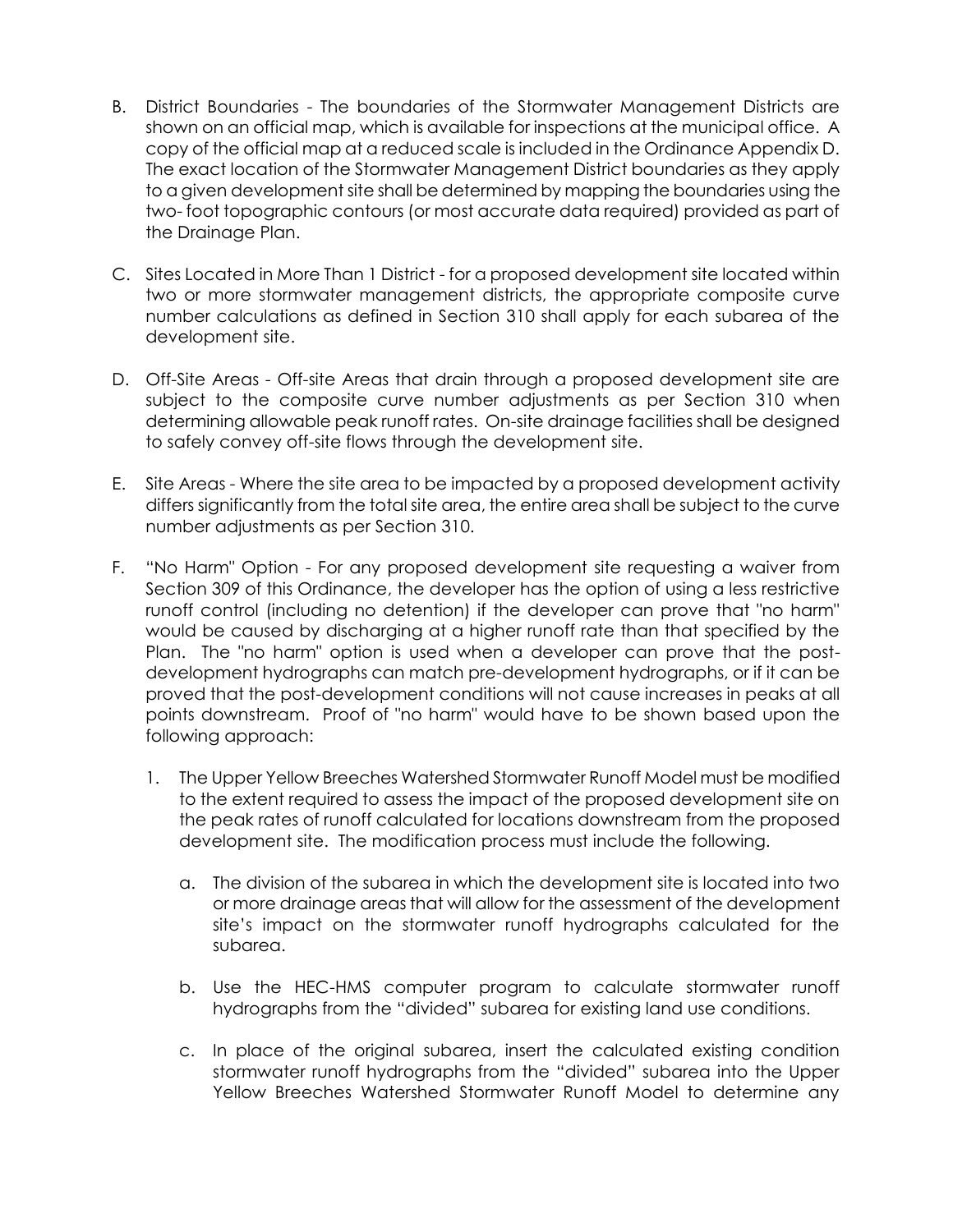changes in existing condition peak rates of runoff that may be created by the hydrographs from the "divided" subarea.

- d. Use the HEC-HMS computer program to calculate stormwater runoff hydrographs from the "divided" subarea for future land use conditions (reflecting the proposed development) and any proposed stormwater management facilities.
- e. Insert the future condition stormwater runoff hydrographs into the Upper Yellow Breeches Stormwater Runoff Model to determine any changes in downstream peak rates of runoff that may be created by the future condition hydrographs from the "divided" subarea.
- 2. Developer-proposed improvements which would cause downstream conveyance facilities to not meet the requirements of Section 303.G of this Ordinance would, by definition, be precluded from successful attempts to prove "no-harm", except in conjunction with proposed capacity improvements for the problem areas consistent with Section 303.G.
- 3. A financial distress shall not constitute grounds for granting a no-harm exemption.
- 4. Capacity improvements may be provided as necessary to implement the "no harm" option which proposes specific capacity improvements to provide that a less stringent discharge control would not create any harm downstream.
- 5. Any "no harm" justifications shall be submitted by the developer as part of the Drainage Plan submission per Article IV.
- G. Any no-harm hydraulic analysis conducted in accordance with this Ordinance shall use the following criteria for determining adequacy for accepting increased peak flow rates:
	- 1. Natural or man-made channels or swales must be able to convey the increased runoff associated with a 10-year return period event (permanent channels) or the 5-year return period event (temporary channels) within their banks at velocities consistent with protection of the channels from erosion. Acceptable velocities shall be based upon criteria included in the DEP *Erosion and Sediment Pollution Control Program Manual*.
	- 2. Natural or man-made channels or swales must be able to convey the increased 25-year return period runoff without creating any hazard to persons or property.
	- 3. Culverts, bridges, storm sewers or any other facilities which must pass or convey flows from the tributary area must be designed in accordance with DEP, Chapter 105 regulations (if applicable) and, at a minimum, pass the increased 25-year return period runoff.
- H. Regional Detention Alternatives For certain areas within the study area, it may be more cost-effective to provide one control facility for more than one development site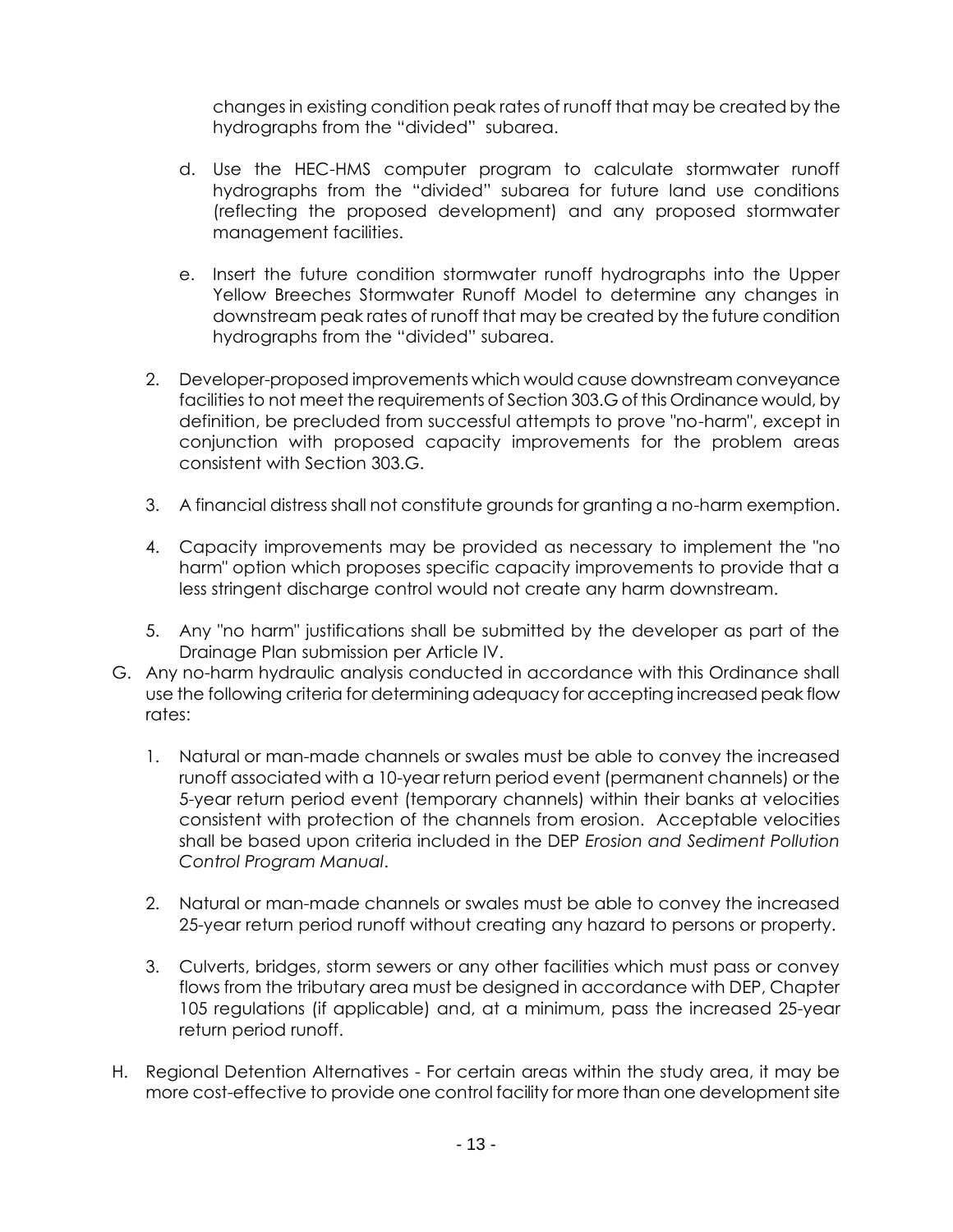than to provide an individual control facility for each development site. The initiative and funding for any regional runoff control alternatives are the responsibility of prospective developers. The design of any regional control basins must incorporate reasonable development of the entire upstream watershed. The peak outflow of a regional basin would be determined on a case-by-case basis using the hydrologic model of the watershed consistent with protection of the downstream watershed areas. "Hydrologic model" refers to the calibrated model as developed for the Stormwater Management Plan.

# **Section 304. Protection of Water Quality**

A. All developments shall be required to capture and treat 90 percent of the average annual stormwater runoff volume. This volume of stormwater runoff, the Water Quality Volume (WQv), is equal to the following.

$$
WQ_v = [(P_{90})(R_v)(A)]/12
$$

 $WQ_v$  = Water Quality Volume (in acre-feet)

- $P_{90}$  = 90-Percent Storm (90 percent of the annual rainfall will occur in storms of equal or smaller magnitude) = 1.95 inches
- $R<sub>v</sub> = 0.05 + 0.009(1)$ , where (I) is the percent impervious cover of the development site
- A = development site (in acres)
- B. The following assumptions may be made when designing stormwater management facilities for treatment of the WQv.
	- 1. For residential subdivisions, the procedures presented in the Technical Appendices of the Upper Yellow Breeches Watershed Stormwater Management Plan shall be used to establish the impervious coverage for the calculation of the WQv.
	- 2. When a development site has more than one drainage area, a  $WQ_v$  shall be calculated for each drainage area.
	- 3. If the development site is located in a drainage area that encompasses area outside of the development site, only the proposed impervious coverage on the development site shall be used to calculate the WQv.
	- 4. The WQ<sup>v</sup> calculated for a development site may be reduced in accordance with the use of the non-structural BMPs outlined in Chapter VI of the Upper Yellow Breeches Watershed Stormwater Management Plan.
	- 5. If off-line stormwater management facilities are proposed for the treatment of the WQv, the small storm hydrology method, presented in the Technical Appendices of the Upper Yellow Breeches Watershed Stormwater Management Plan, shall be used to design stormwater runoff bypass structures.
- C. To accomplish A and B above, the land developer may submit original and innovative designs to the Municipal Engineer for review and approval. Such designs may achieve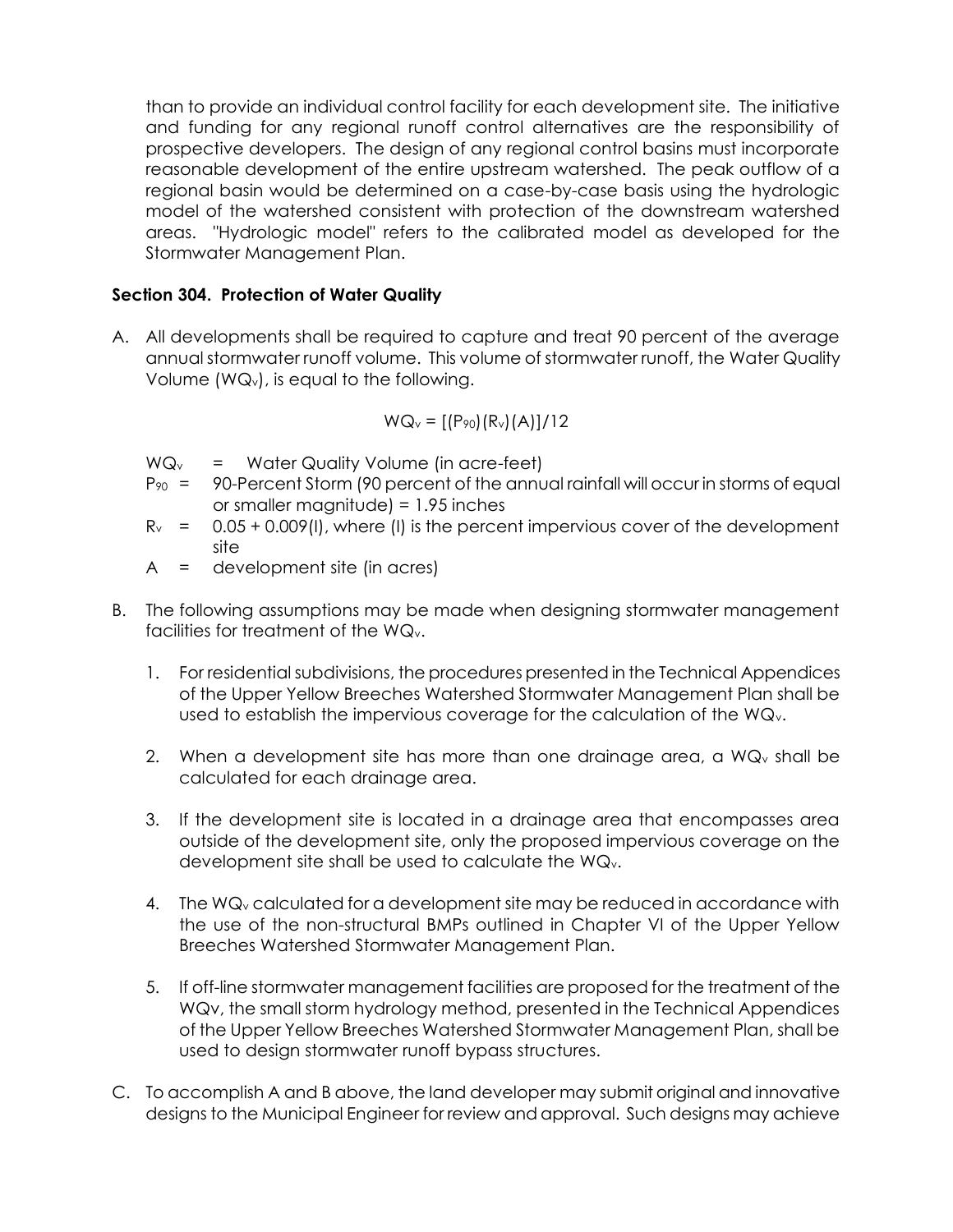the water quality protection objectives through a combination of the BMPs (Best Management Practices) outlined in Chapter VI of the Upper Yellow Breeches Watershed Stormwater Management Plan.

- D. In selecting the appropriate BMPs or combinations thereof, the land developer shall consider the following:
	- 1. Total contributing area
	- 2. Permeability and infiltration rate of the site soils
	- 3. Slope and depth to bedrock
	- 4. Seasonal high water table
	- 5. Proximity to building foundations and well heads
	- 6. Erodibility of soils
	- 7. Land availability and configuration of the topography
	- 8. Guidance provided in Chapter VI of the Upper Yellow Breeches Watershed Stormwater Management Plan
- E. The following additional factors should be considered when evaluating the suitability of BMPs used to control water quality at a given development site.
	- 1. Peak discharge and required volume control
	- 2. Streambank erosion
	- 3. Efficiency of the BMPs to mitigate potential water quality problems
	- 4. The volume of runoff that will be effectively treated
	- 5. The nature of the pollutant being removed
	- 6. Maintenance requirements
	- 7. Creation/protection of aquatic and wildlife habitat
	- 8. Recreational value
	- 9. Enhancement of aesthetic and property value

# **Section 305. Maintaining Groundwater Recharge**

A. In order to maintain predevelopment hydrologic conditions at a development site, opportunities must be provided for the infiltration of rainfall directly into the ground and to pond runoff on the ground surface from which it is ultimately evaporated or infiltrated. The objective for the Upper Yellow Breeches Watershed will be to capture and retain 60 percent of the annual rainfall. The 60-Percent Storm (P<sub>60</sub>), or the runoff capture design storm for the Upper Yellow Breeches Watershed (60 percent of the annual rainfall will occur in storms of equal or smaller magnitude) is 0.79 inches of rainfall. The Runoff Capture Volume (Rs) is the quantity of water that shall be captured and retained onsite to prevent runoff from occurring during the runoff capture design storm and is calculated as follows.

 $Rs = (A/12)(P_{60} - 0.2S)^2/[(P_{60} - 0.2S) + S]$ 

Where  $S = (1,000/CN) - 10$ 

Rs = Runoff Capture Volume (in acre-feet)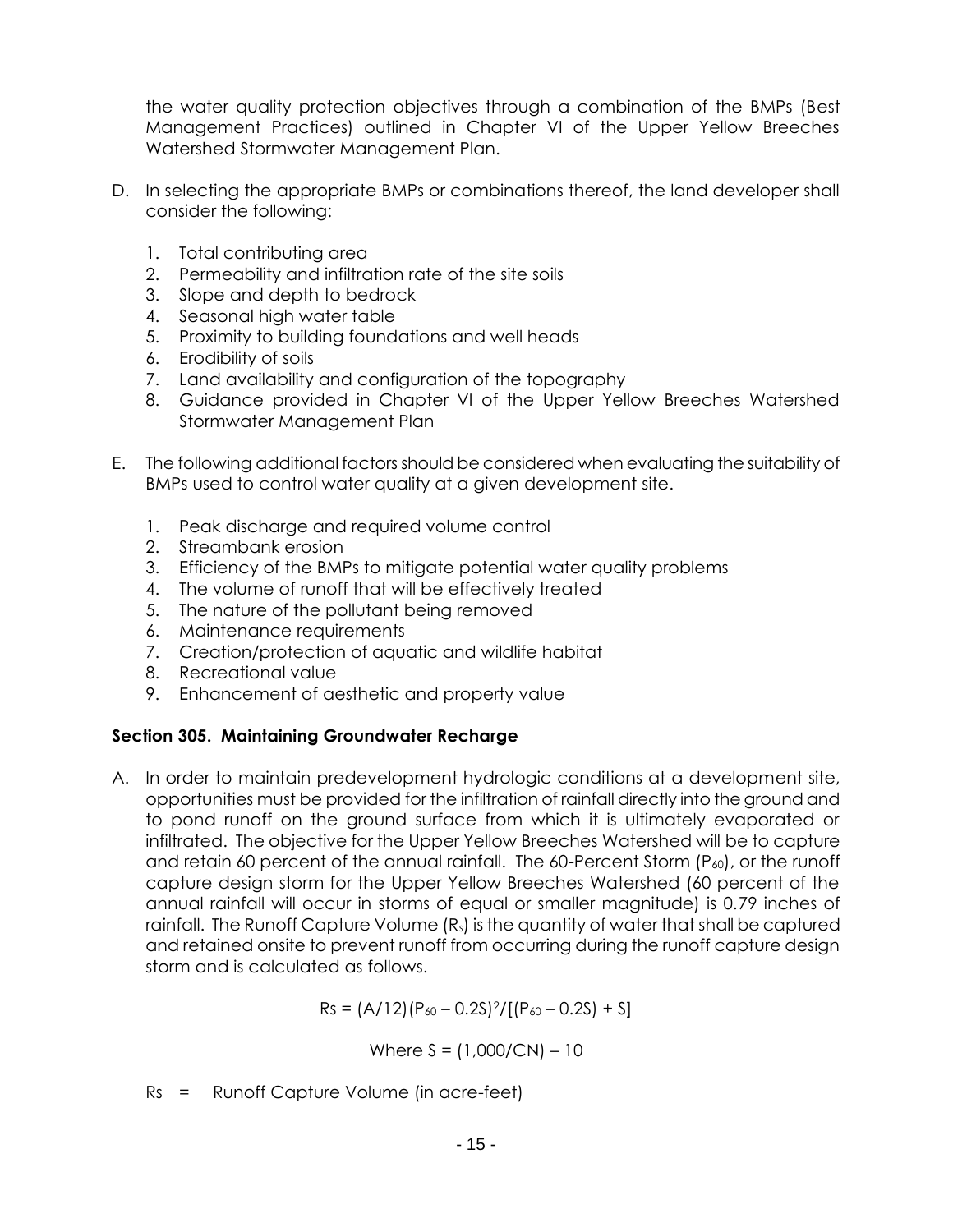- A = development site (in acres)
- $P_{60}$  = 60-Percent Storm, 0.79 inches
- S = potential maximum retention after runoff begins (inches)
- CN = NRCS post-development, composite runoff curve number
- B. The  $R_s$  is considered part of the WQ<sub>v</sub> (see Ordinance Section 304) that must be treated by the stormwater management facilities designed for a development site. Both structural and non-structural practices can be used to capture and retain the Rs. If subsurface conditions on a proposed land development site do not allow for the design of viable stormwater infiltration facilities that will allow for the complete infiltration of the  $R_s$  within 48 hours after the end of the  $P_{60}$ , then stormwater treatment facilities shall be designed to treat the entire volume of stormwater runoff generated by the  $P_{60}$ .
- C. The  $R_s$  will not apply to development sites with the following land uses and any other land uses that are comparable to the listed land uses.
	- 1. Vehicle salvage yards and recycling facilities
	- 2. Vehicle service and maintenance facilities
	- 3. Vehicle and equipment cleaning facilities
	- 4. Fleet storage areas (trucks, heavy equipment, buses, etc.)
	- 5. Industrial sites that have permit coverage under an NPDES Stormwater Discharge Permit
	- 6. Outdoor liquid container storage
	- 7. Outdoor loading/unloading facilities
	- 8. Public works storage areas
	- 9. Facilities that generate or store hazardous materials
- D. In areas that are underlain by limestone bedrock, stormwater management facilities shall be designed to minimize the concentration of stormwater runoff. A detailed geologic evaluation of the project site shall be performed to determine the suitability of recharge facilities. The evaluation shall be performed by a qualified geologist and/or soil scientist, and at a minimum, address soil permeability, depth to bedrock, susceptibility to sinkhole formation, and subgrade stability. Where pervious pavement is permitted for parking lots, recreational facilities, non-dedicated streets, or other areas, pavement construction specifications shall be noted on the plan. Stormwater management facilities for the recharge of groundwater in limestone bedrock areas must provide for infiltration opportunities distributed over a very large area. Examples include filter strips, large bioretention areas, and pervious pavement. Stormwater management facilities that create concentrated sources of infiltration, such as infiltration trenches or dry wells, shall not be used in limestone bedrock areas. Implementation of these infiltration requirements in defined HQ and EV watersheds is subject to the Department of Environmental Protection's Chapter 93 Water Quality Regulations and Antidegradation Regulations.
- E. Whenever a basin will be located in an area underlain by limestone, a geological evaluation of the proposed location shall be conducted to determine susceptibility to sinkhole formations. The design of all facilities over limestone formations shall include measures to prevent groundwater contamination and, where necessary, sinkhole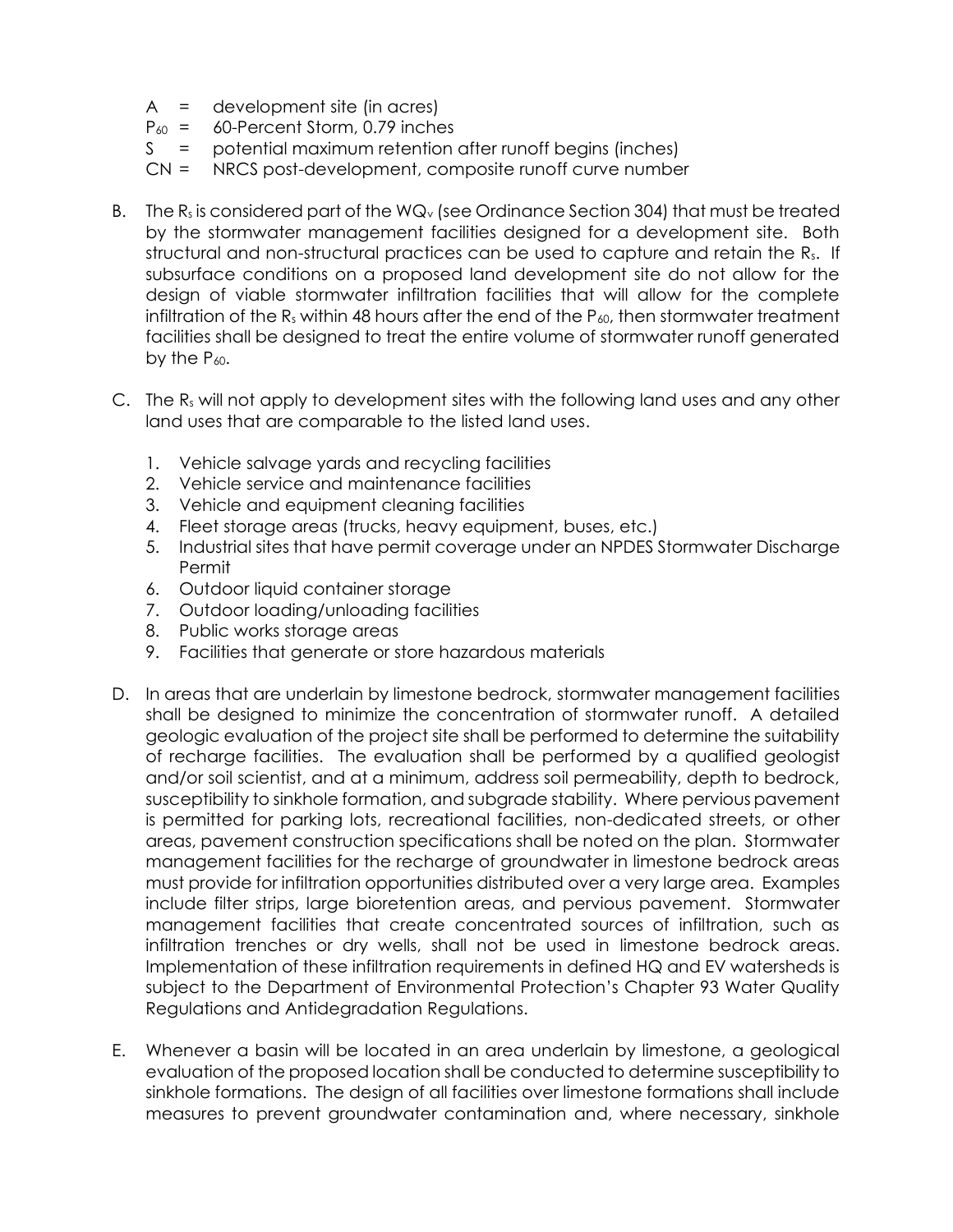formation. Soils used for the construction of basins shall have low-erodibility factors ("K" factors). The Municipality may require the installation of an impermeable liner in detention basins.

F. It shall be the developer's responsibility to verify if the site is underlain by limestone. The following note shall be attached to all drainage plans and signed and sealed by the developer's engineer/surveyor/landscape architect/architect: certify that the proposed detention basin (circle one) is/is not underlain by limestone.

# **Section 306. Preservation of Natural Drainage Features and Depressions**

For all land development plans, the elimination of natural drainageways or depressions shall only be accepted if the developer cannot reasonably comply with this requirement because of a property's configuration and/or topography.

# **Section 307. Avoiding Adverse Impacts on Downstream Properties**

- A. The natural stormwater drainage features and man-made drainage facilities that convey stormwater runoff from a development site's discharge point(s) of concentrated stormwater runoff to a perennial stream must be located in a recorded drainage easement, or a public utility or road right-of-way with a minimum width of 20 feet.
- B. The quantity, velocity and direction of the stormwater runoff discharge must be evaluated in order to determine that there is no increase in the risk to the health and safety of the public and no damage to property for the 2-year through 100-year storm events following development.
- C. The following criteria shall be used for the stormwater runoff discharge evaluation.
	- 1. The capacity in the downstream natural or man-made conveyance system between a development site's discharge point(s) of concentrated stormwater runoff to a perennial stream may be used only in proportion to the development site's area relative to the total upstream area draining to the conveyance system (i.e., If a development site represents 10 percent of the upstream area draining to a conveyance system, the development site may use 10 percent of the capacity available in the conveyance system).
	- 2. Open Channels must have the capacity to convey the peak rate of runoff for the 10-year storm event (permanent channels) or the 5-year storm event (temporary channels) within their banks at velocities that will not lead to erosion of the channel.
	- 3. Open channels, in combination with the drainage easement in which the channel is located, must have the capacity to convey the peak rate of runoff for the 25 year storm event within the drainage easement at velocities that will not lead to erosion of the channel or in the drainage easement.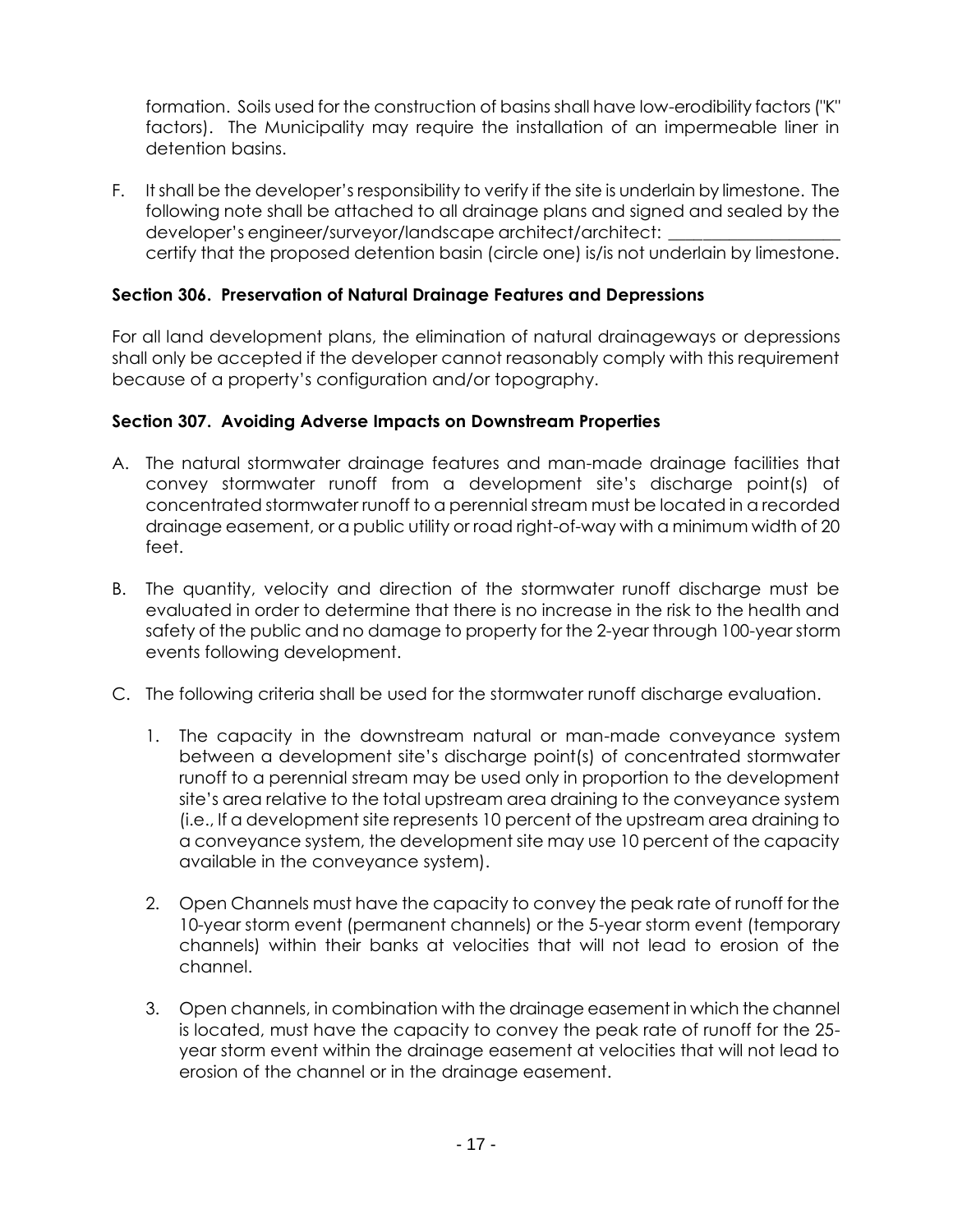4. Storm sewers, culverts, bridges, or any other facilities in combination with the drainage easements in which the facilities are located must have the capacity to convey the peak rate of runoff for the 25-year storm event within the drainage easement at velocities that will not lead to erosion in the drainage easement.

# **Section 308. Prevention of Stream Bank Erosion**

In order to minimize the occurrence of critical erosive velocities in natural stream channels, stormwater runoff from new development sites must be gradually released. To attain this objective, stormwater runoff from new development sites, for the 1-year, 24-hour storm event (2.4 inches) must be released over a minimum period of 24 hours.

# **Section 309. Control of Over Bank Flooding and Extreme Flood Events**

The post-development peak discharge of stormwater runoff from proposed land development sites, for the 2-, 5-, 10-, 25-, 50- and 100-year storm events, SHALL not exceed the pre-development peak discharge of stormwater runoff.

# **Section 310. Calculation Methodology**

Stormwater runoff from all development sites shall be calculated using either the Rational Method or a soil-cover complex methodology.

- A. Any stormwater runoff calculations involving drainage areas greater than 200 acres, including on- and off-site areas, shall use a generally accepted calculation technique that is based on the NRCS soil-cover complex method. Table III-1 summarizes acceptable computation methods. It is assumed that all methods will be selected by the design professional based on the individual limitations and suitability of each method for a particular site. The Municipality may approve the use of the Rational Method to estimate peak discharges from drainage areas that contain less than 200 acres.
- B. All calculations consistent with this Ordinance using the soil-cover complex method shall use the appropriate design rainfall depths for the various return period storms presented in Table A-1 in Appendix A of this Ordinance. If a hydrologic computer model such as HEC-1 is used for stormwater runoff calculations, then the duration of rainfall shall be 24 hours. The NRCS 'S' curve shown in Figure A-1, Appendix A of this Ordinance, shall be used for the rainfall distribution.
- C. All calculations using the Rational Method shall use rainfall intensities consistent with appropriate times of concentration for overland flow and return periods from the Design Storm Curves from PA Department of Transportation Design Rainfall Curves (1986) (Figure A-2). Times of concentration for overland flow shall be calculated using the methodology presented in Chapter 3 of Urban Hydrology for Small Watersheds, NRCS, TR-55 (as amended or replaced from time to time by NRCS). Times of concentration for channel and pipe flow shall be computed using Manning's equation.
- D. Runoff Curve Numbers (CN) for both existing and proposed conditions to be used in the soil-cover complex method shall be obtained from Table A-2 in Appendix A of this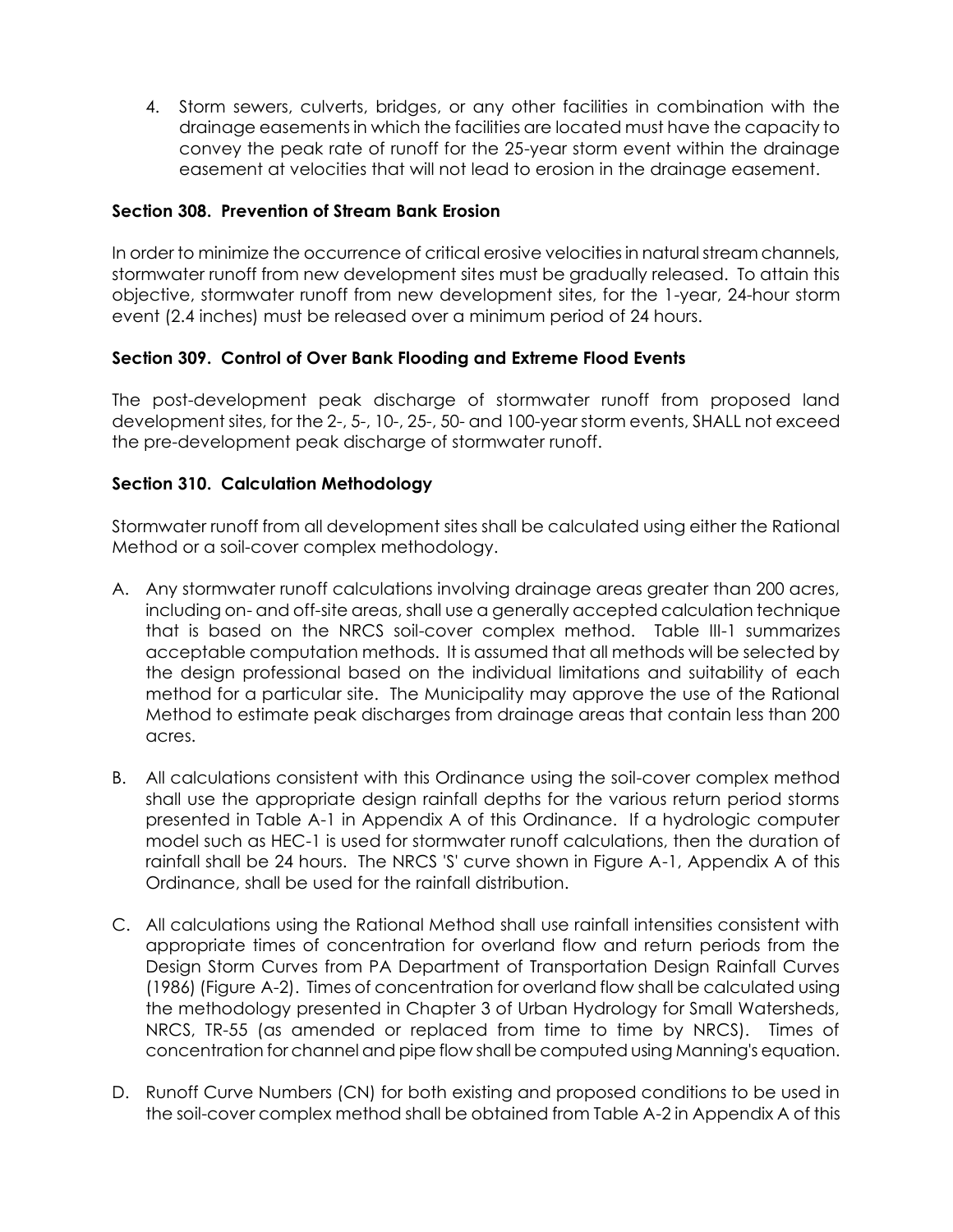Ordinance and in accordance with the map in Appendix D of this Ordinance. For existing conditions, the land use shall be considered as "meadow" in good condition unless the land cover is proven to generate lower curve numbers or rational "C" values, such as forested land.

- E. Runoff coefficients (c) for both existing and proposed conditions for use in the Rational Method shall be obtained from Table A-3 in Appendix A of this Ordinance.
- F. Where uniform flow is anticipated, the Manning Equation shall be used for hydraulic computations, and to determine the capacity of open channels, pipes, and storm sewers. Values for Manning's roughness coefficient (n) shall be consistent with Table A-4 in Appendix A of this Ordinance.

Outlet structures for stormwater management facilities shall be designed to meet the performance standards of this Ordinance using any generally accepted hydraulic analysis technique or method.

- G. The design of any stormwater detention facilities intended to meet the performance standards of this Ordinance shall be verified by routing the design storm hydrograph through these facilities using the Storage-Indication Method. For drainage areas greater than 20 acres in size, the design storm hydrograph shall be computed using a calculation method that produces a full hydrograph. The Municipality may approve the use of any generally accepted full hydrograph approximation technique that shall use a total runoff volume that is consistent with the volume from a method that produces a full hydrograph.
- H. The Municipality has the authority to require that computed existing runoff rates be reconciled with field observations and conditions. If the designer can substantiate through actual physical calibration that more appropriate runoff and time-ofconcentration values should be utilized at a particular site, then appropriate variations may be made upon review and recommendations of the Municipal Engineer. Calibration shall require detailed gauge and rainfall data for the particular site in question.

| METHOD                                                 | METHOD DEVELOPED BY   APPLICABILITY |                                                       |
|--------------------------------------------------------|-------------------------------------|-------------------------------------------------------|
| TR-20 or commercial<br>Package Based on TR-20          | USDA - NRCS                         | When use of full model is desirable<br>or necessary   |
| <b>TR-55 OR Commercial Pack-</b><br>age Based on TR-55 | USDA - NRCS                         | Applicable for plans within the<br>models limitations |
| $HFC - 1$                                              | U.S. Army Corps of Eng.             | When full model is desirable or<br>necessary          |
| Rational Method or                                     |                                     | For sites less than 200 acres (as                     |

# **TABLE III-1 ACCEPTABLE COMPUTATION METHODOLOGIES FOR STORMWATER MANAGEMENT PLANS**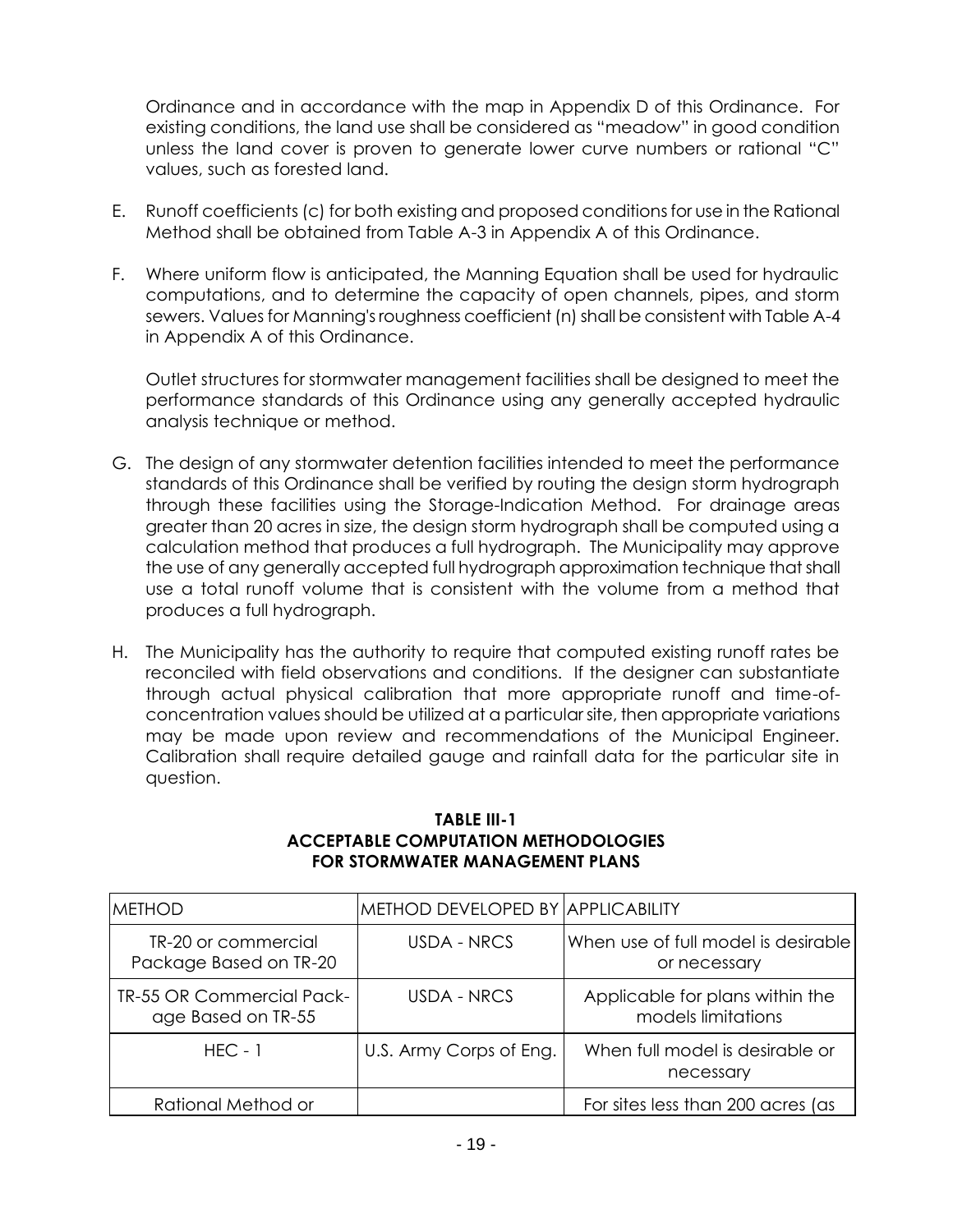| <b>METHOD</b>                                  | <b>METHOD DEVELOPED BY APPLICABILITY</b> |                                          |
|------------------------------------------------|------------------------------------------|------------------------------------------|
| commercial package based<br>on Rational Method | Emil Kuiching (1889)                     | approved by the municipal<br>engineer)   |
| Other Methods                                  | Various                                  | As approved by the municipal<br>engineer |

## **Section 311. Erosion and Sedimentation Requirements**

- A. Whenever the vegetation and topography are to be disturbed, such activity must be in conformance with Chapter 102, Title 25, Rules and Regulations, Part I, Commonwealth of Pennsylvania, Department of Environmental Protection, Subpart C, protection of Natural Resources, Article II, Water Resources, Chapter 102, "Erosion Control," and in accordance with the Cumberland County Conservation District and the standards and specifications of the appropriate municipal government.
- B. Additional erosion and sedimentation control design standards and criteria that must be or are recommended to be applied where infiltration BMPs are proposed and include the following.
	- 1. Areas proposed for infiltration BMPs shall be protected from sedimentation and compaction during the construction phase, so as to maintain their maximum infiltration capacity.
	- 2. Infiltration BMPs shall not be constructed nor receive runoff until the entire contributory drainage area to the infiltration BMP has received final stabilization.

# **Section 312. Design Criteria for Stormwater Management Facilities**

- A. Any stormwater facility located on State highway rights-of-way shall be subject to approval by the Pennsylvania Department of Transportation.
- B. Any stormwater management facility designed to store runoff and requiring a berm or earthen embankment required or regulated by this Ordinance shall be designed to provide an emergency spillway to handle flow up to and including the 100-year postdevelopment conditions. The height of embankment must be set as to provide a minimum 1.0 foot of freeboard above the maximum pool elevation computed when the facility functions for the 100-year post-development inflow. Should any stormwater management facility require a dam safety permit under PA DEP Chapter 105, the facility shall be designed in accordance with Chapter 105 and meet the regulations of Chapter 105 concerning dam safety which may be required to pass storms larger than 100-year event.
- C. Any facilities that constitute water obstructions (e.g., culverts, bridges, outfalls, or stream enclosures), and any work involving wetlands as directed in PA DEP Chapter 105 regulations (as amended or replaced from time to time by PA DEP), shall be designed in accordance with Chapter 105 and will require a permit from PA DEP. Any other drainage conveyance facility that doesn't fall under Chapter 105 regulations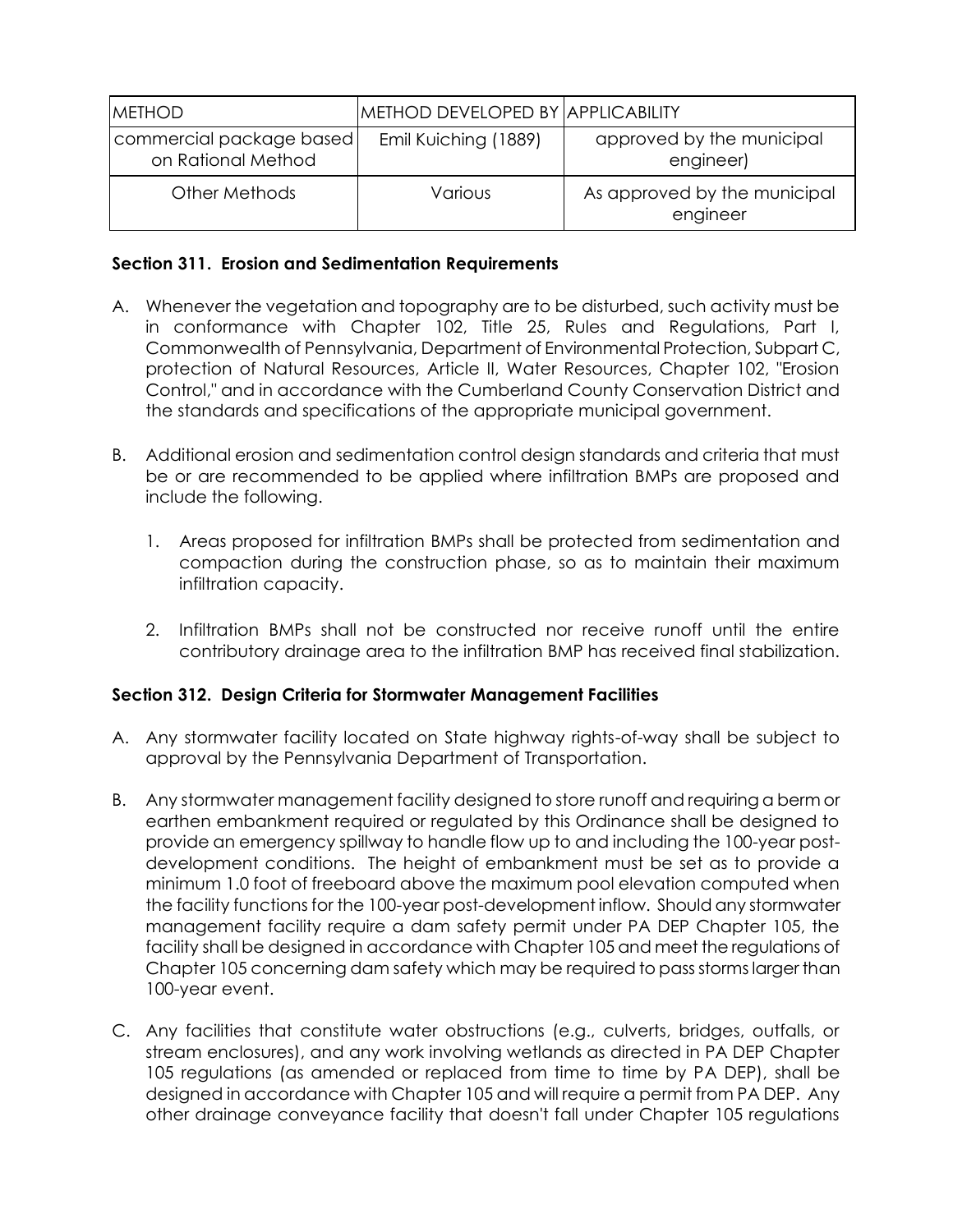must be able to convey, without damage to the drainage structure or roadway, runoff from the 25-year design storm with a minimum 1.0 foot of freeboard measured below the lowest point along the top of the roadway. Roadway crossings located within designated floodplain areas must be able to convey runoff from a 100-year design storm with a minimum 1.0-foot of freeboard measured below the lowest point along the top of roadway. Any facility that constitutes a dam as defined in PA DEP Chapter 105 regulations may require a permit under dam safety regulations. Any facility located within a PENNDOT right of way must meet PENNDOT minimum design standards and permit submission requirements.

- D. Any permanent drainage conveyance facility and/or channel that doesn't fall under Chapter 105 Regulations, must be able to convey, without damage to the drainage structure or roadway, runoff from the 10-year design storm. Conveyance facilities to or exiting from stormwater management facilities (i.e. detention basins) shall be designed to convey the design flow to or from that structure. Roadway crossings located within designated floodplain areas must be able to convey runoff from a 100-year design storm. Any facility located within a PENNDOT right-of-way must meet PENNDOT minimum design standards and permit submission requirements.
- E. Storm sewers must be able to convey post-development runoff from a 25-year design storm without surcharging inlets, where appropriate.
- F. Adequate erosion protection shall be provided along all open channels, and at all points of discharge.

The design of all stormwater management facilities shall incorporate sound engineering principles and practices. The Municipality shall reserve the right to disapprove any design that would result in the occupancy or continuation of an adverse hydrologic or hydraulic condition within the watershed.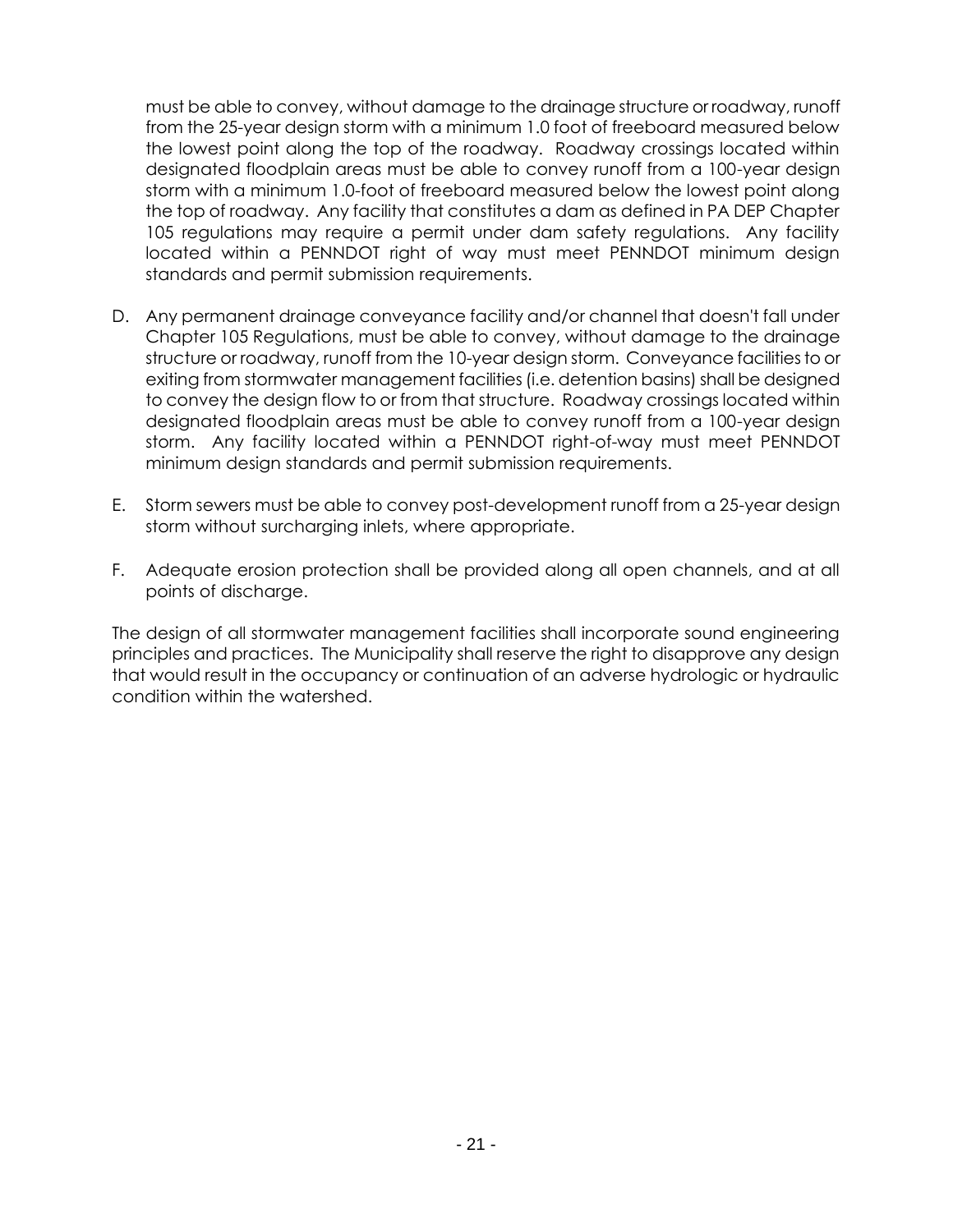## **ARTICLE IV - DRAINAGE PLAN REQUIREMENTS**

### **Section 401. General Requirements**

For any of the activities regulated by this Ordinance, the final approval of subdivision and/or land development plans, the issuance of any building or occupancy permit, or the commencement of any land disturbance activity may not proceed until the Property Owner or Developer or his/her agent has received written approval of a Drainage Plan from the Municipality.

## **Section 402. Drainage Plan Contents**

The Drainage Plan shall consist of all applicable calculations, maps, and plans. A note on the maps shall refer to the associated computations and erosion and sedimentation control plan by title and date. The cover sheet of the computations and erosion and sedimentation control plan shall refer to the associated maps by title and date. All Drainage Plan materials shall be submitted to the municipality in a format that is clear, concise, legible, neat, and well organized; otherwise, the Drainage Plan shall be disapproved and returned to the Applicant.

The following items shall be included in the Drainage Plan:

- A. General
	- 1. General description of project.
	- 2. General description of permanent stormwater management techniques, including construction specifications of the materials to be used for stormwater management facilities.
	- 3. Complete hydrologic, hydraulic, and structural computations for all stormwater management facilities.
- B. Map(s) of the project area shall be submitted on 24-inch x 36-inch or 30-inch x 42-inch sheets and shall be prepared in a form that meets the requirements for recording the offices of the Recorder of Deeds of Cumberland County. The contents of the maps(s) shall include, but not be limited to:
	- 1. The location of the project relative to highways, municipalities or other identifiable landmarks.
	- 2. Existing contours at intervals of two feet. In areas of steep slopes (greater than 15 percent), five-foot contour intervals may be used.
	- 3. Existing streams, lakes, ponds, or other bodies of water within the project area.
	- 4. Other physical features including flood hazard boundaries, sinkholes, streams, existing drainage courses, areas of natural vegetation to be preserved, and the total extent of the upstream area draining through the site.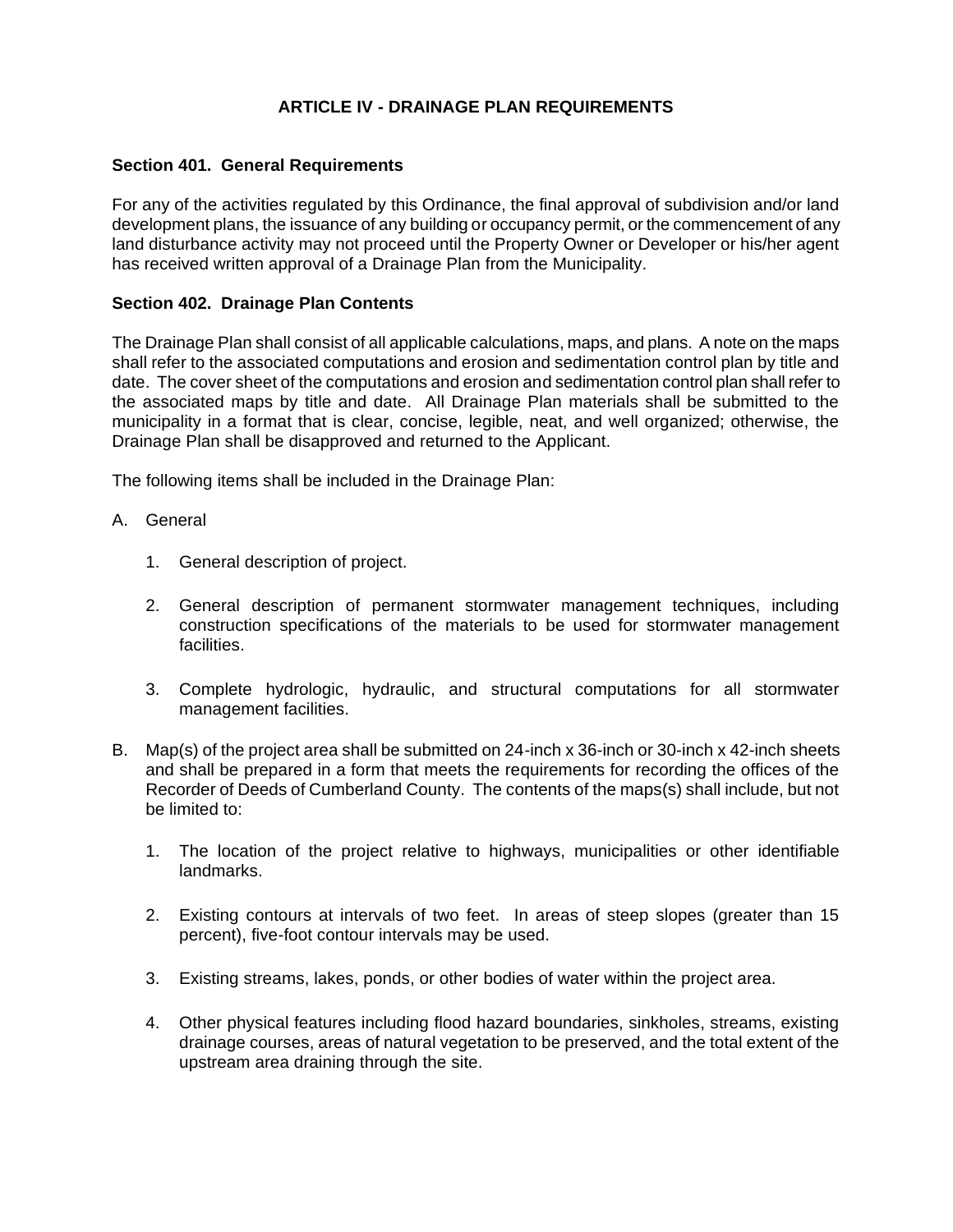- 5. The locations of all existing and proposed utilities, sanitary sewers, and water lines within 50 feet of property lines.
- 6. An overlay showing soil names and boundaries.
- 7. Proposed changes to the land surface and vegetative cover, including the type and amount of impervious area that would be added.
- 8. Proposed structures, roads, paved areas, and buildings.
- 9. Final contours at intervals at two feet. In areas of steep slopes (greater than 15 percent), five-foot contour intervals may be used.
- 10. The name of the development, the name and address of the owner of the property, and the name of the individual or firm preparing the plan.
- 11. The date of submission.
- 12. A graphic and written scale of one (1) inch equals no more than fifty (50) feet; for tracts of twenty (20) acres or more, the scale shall be one (1) inch equals no more than one hundred (100) feet.
- 13. A North arrow.
- 14. The total tract boundary and size with distances marked to the nearest foot and bearings to the nearest degree.
- 15. Existing and proposed land use(s).
- 16. A key map showing all existing man-made features beyond the property boundary that would be affected by the project.
- 17. Horizontal and vertical profiles of all open channels, including hydraulic capacity.
- 18. Overland drainage paths.
- 19. A fifteen-foot wide access easement around all stormwater management facilities that would provide ingress to and egress from a public right-of-way.
- 20. A note on the plan indicating the location and responsibility for maintenance of stormwater management facilities that would be located off-site. All off-site facilities shall meet the performance standards and design criteria specified in this Ordinance.
- 21. A construction detail of any improvements made to sinkholes and the location of all notes to be posted, as specified in this Ordinance.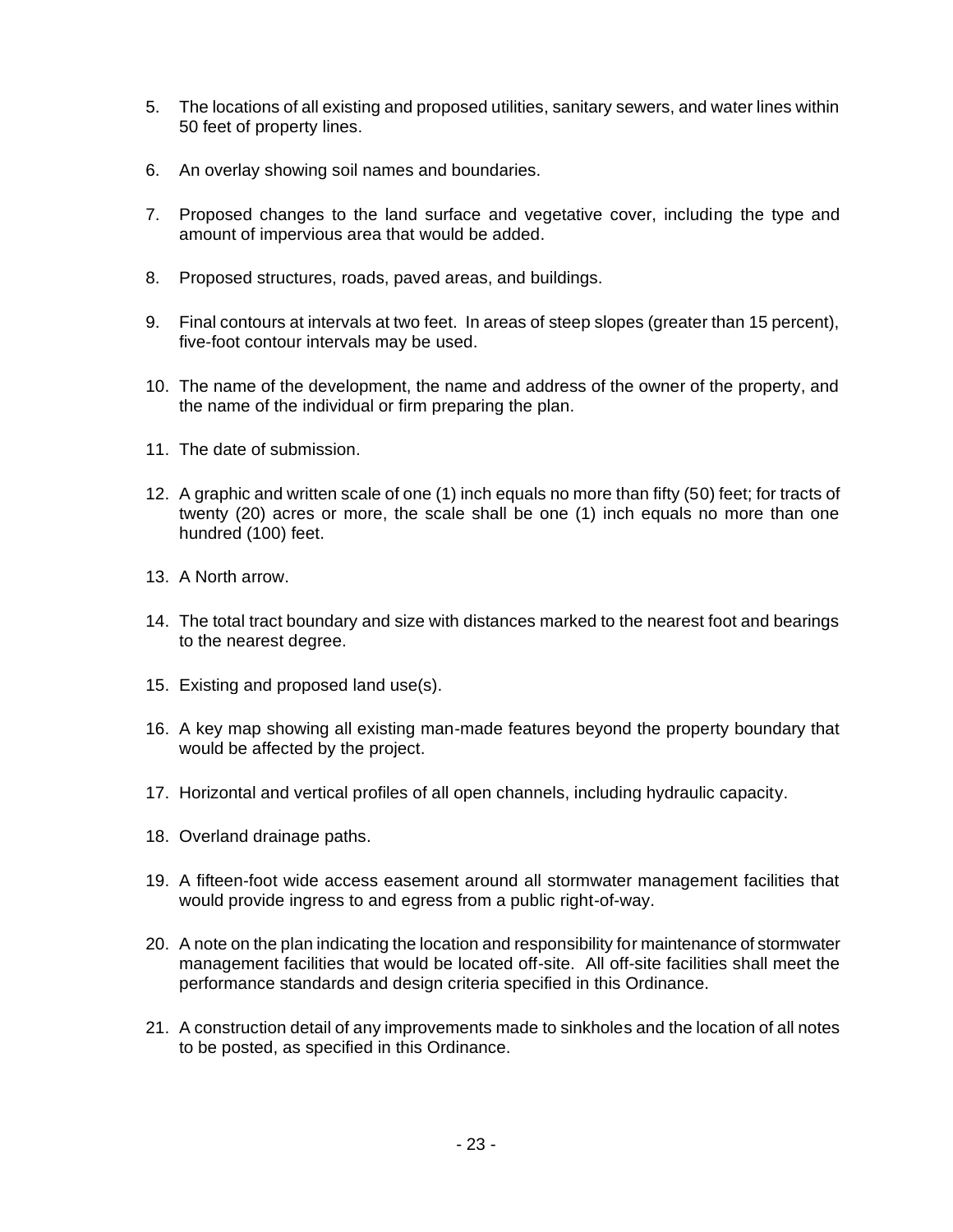- 22. A statement, signed by the landowner, acknowledging the stormwater management system to be a permanent fixture that can be altered or removed only after approval of a revised plan by the municipality.
- 23. The location of all erosion and sedimentation control facilities.
- C. Supplemental Information
	- 1. A written description of the following information shall be submitted.
		- a) The overall stormwater management concept for the project.
		- b) Stormwater runoff computations as specified in this Ordinance.
		- c) Stormwater management techniques to be applied both during and after development.
		- d) Expected project time schedule.
	- 2. A soil erosion and sedimentation control plan, where applicable, including all reviews and approvals, as required by PA DEP.
	- 3. A geologic assessment of the effects of runoff on sinkholes as specified in this Ordinance.
	- 4. The effect of the project (in terms of runoff volumes and peak flows) on adjacent properties and on any existing municipal stormwater collection system that may receive runoff from the project site.
	- 5. A Declaration of Adequacy and Highway Occupancy Permit from the PENNDOT District Office when utilization of a PENNDOT storm drainage system is proposed.
- D. Stormwater Management Facilities
	- 1. All stormwater management facilities must be located on a plan and described in detail.
	- 2. When groundwater recharge methods such as seepage pits, beds or trenches are used, the locations of existing and proposed septic tank infiltration areas and wells must be shown.
	- 3. All calculations, assumptions, and criteria used in the design of the stormwater management facilities must be shown.

#### **Section 403. Plan Submission**

For all activities regulated by this Ordinance, the steps below shall be followed for submission. For any activities that require a PA DEP Joint Permit Application and regulated under Chapter 105 (Dam Safety and Waterway Management) or Chapter 106 (Floodplain Management) of PA DEP's Rules and Regulations, require a PENNDOT Highway Occupancy Permit, or require any other permit under applicable state or federal regulations, the permit(s) shall be part of the plan.

A. The Drainage Plan shall be submitted by the Developer as part of the Preliminary Plan submission for the Regulated Activity.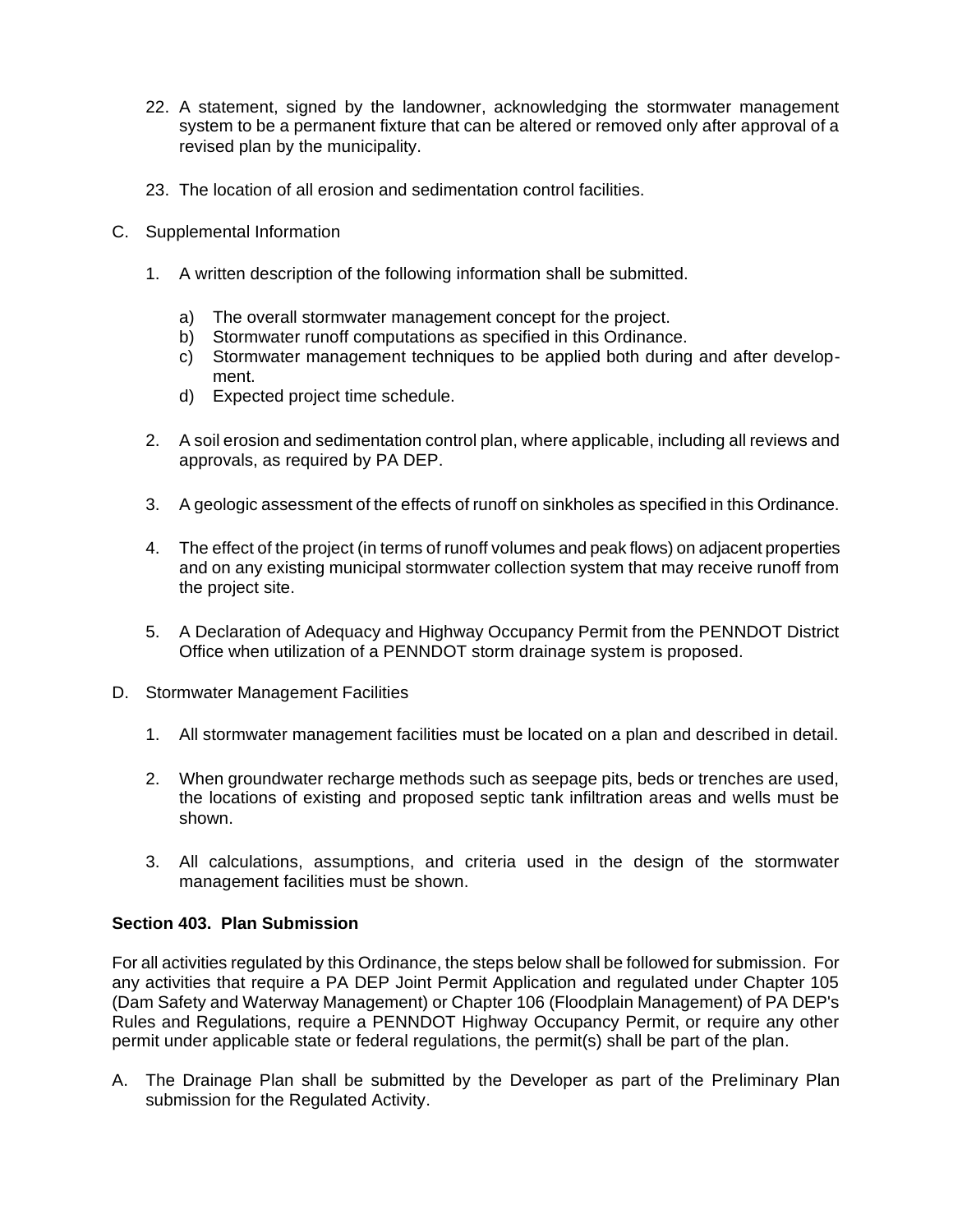- B. Four (4) copies of the Drainage Plan shall be submitted.
- C. Distribution of the Drainage Plan will be as follows:
	- 1. Two (2) copies to the Municipality accompanied by the requisite Municipal Review Fee, as specified in this Ordinance.
	- 2. One (1) copy to the Municipal Engineer.
	- 3. One (1) copy to the County Planning Commission/Department

## **Section 404. Drainage Plan Review**

- A. The Municipal Engineer shall review the Drainage Plan for consistency with the adopted Upper Yellow Breeches Watershed Act 167 Stormwater Management Plan. The Municipality shall require receipt of a complete plan, as specified in this Ordinance.
- B. The Municipal Engineer shall review the Drainage Plan for any submission or land development against the municipal subdivision and land development ordinance provisions not superseded by this Ordinance.
- C. For activities regulated by this Ordinance, the Municipal Engineer shall notify the Municipality in writing, within 90 calendar days, whether the Drainage Plan is consistent with the Stormwater Management Plan. Should the Drainage Plan be determined to be consistent with the Stormwater Management Plan, the Municipal Engineer will forward an approval letter to the Developer with a copy to the Municipal Secretary.
- D. Should the Drainage Plan be determined to be inconsistent with the Stormwater Management Plan, the Municipal Engineer will forward a disapproval letter to the Developer with a copy to the Municipal Secretary citing the reason(s) for the disapproval. Any disapproved Drainage Plans may be revised by the Developer and resubmitted consistent with this Ordinance.
- E. For Regulated Activities specified in Sections 104.C and 104.D of this Ordinance, the Municipal Engineer shall notify the Municipal Building Permit Officer in writing, within a time frame consistent with the Municipal Building Code and/or Municipal Subdivision Ordinance, whether the Drainage Plan is consistent with the Stormwater Management Plan and forward a copy of the approval/disapproval letter to the Developer. Any disapproved drainage plan may be revised by the Developer and resubmitted consistent with this Ordinance.
- F. For Regulated Activities requiring a PA DEP Joint Permit Application, the Municipal Engineer shall notify PA DEP whether the Drainage Plan is consistent with the Stormwater Management Plan and forward a copy of the review letter to the Municipality and the Developer. PA DEP may consider the Municipal Engineer's review comments in determining whether to issue a permit.
- G. The Municipality shall not approve any subdivision or land development for Regulated Activities specified in Sections 104.A and 104.B of this Ordinance if the Drainage Plan has been found to be inconsistent with the Stormwater Management Plan, as determined by the Municipal Engineer.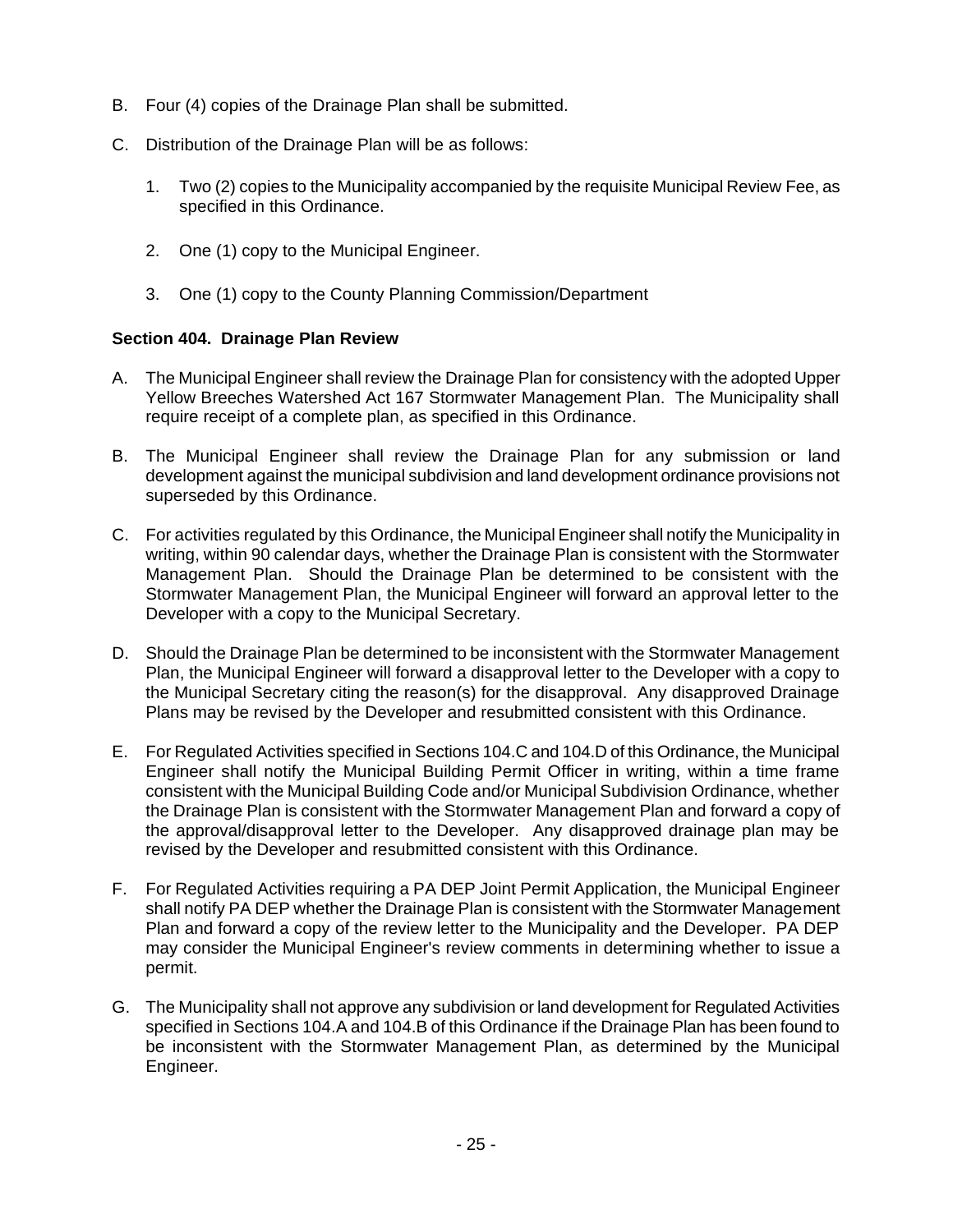- H. The Municipal Building Permit Office shall not issue a building permit for any Regulated Activity specified in Section 104 of this Ordinance if the Drainage Plan has been found to be inconsistent with the Stormwater Management Plan, as determined by the Municipal Engineer, or without considering the comments of the Municipal Engineer.
- I. The Developer shall be responsible for completing an "As-Built Survey" of all stormwater management facilities included in the approved Drainage Plan. The As-Built Survey and an explanation of any discrepancies with the design plans shall be submitted to the Municipal Engineer for final approval. In no case shall the Municipality approve the As-Built Survey until the Municipality receives a copy of an approved Declaration of Adequacy, Highway Occupancy Permit from the PENNDOT District Office, and any applicable permits from PA DEP.
- J. The Municipality's approval of a Drainage Plan shall be valid for a period not to exceed five (5) years. This five-year time period shall commence on the date that the Municipality signs the approved Drainage Plan. If stormwater management facilities included in the approved Drainage plan have not been constructed, or if an As-Built Survey of these facilities has not been approved within this five-year time period, then the Municipality may consider the Drainage plan disapproved and may revoke any and all permits. Drainage Plans that are considered disapproved by the Municipality shall be resubmitted in accordance with Section 407 of this Ordinance.

## **Section 405. Modification of Plans**

A modification to a submitted Drainage Plan for a development site that involves a change in stormwater management facilities or techniques, or that involves the relocation or re-design of stormwater management facilities, or that is necessary because soil or other conditions are not as stated on the Drainage Plan as determined by the Municipal Engineer, shall require a resubmission of the modified Drainage Plan consistent with Section 404 of this Ordinance and be subject to review as specified in Section 405 of this Ordinance.

A modification to an already approved or disapproved Drainage Plan shall be submitted to the Municipality, accompanied by the applicable review. A modification to a Drainage Plan for which a formal action has not been taken by the Municipality shall be submitted to the Municipality, accompanied by the applicable Municipality Review Fee.

## **Section 406. Resubmission of Disapproved Drainage Plans**

A disapproved Drainage Plan may be resubmitted, with the revisions addressing the Municipal Engineer's concerns documented in writing, to the Municipal Engineer in accordance with Section 404 of this Ordinance and be subject to review as specified in Section 405 of this Ordinance. The applicable Municipality Review Fee must accompany a resubmission of a disapproved Drainage Plan.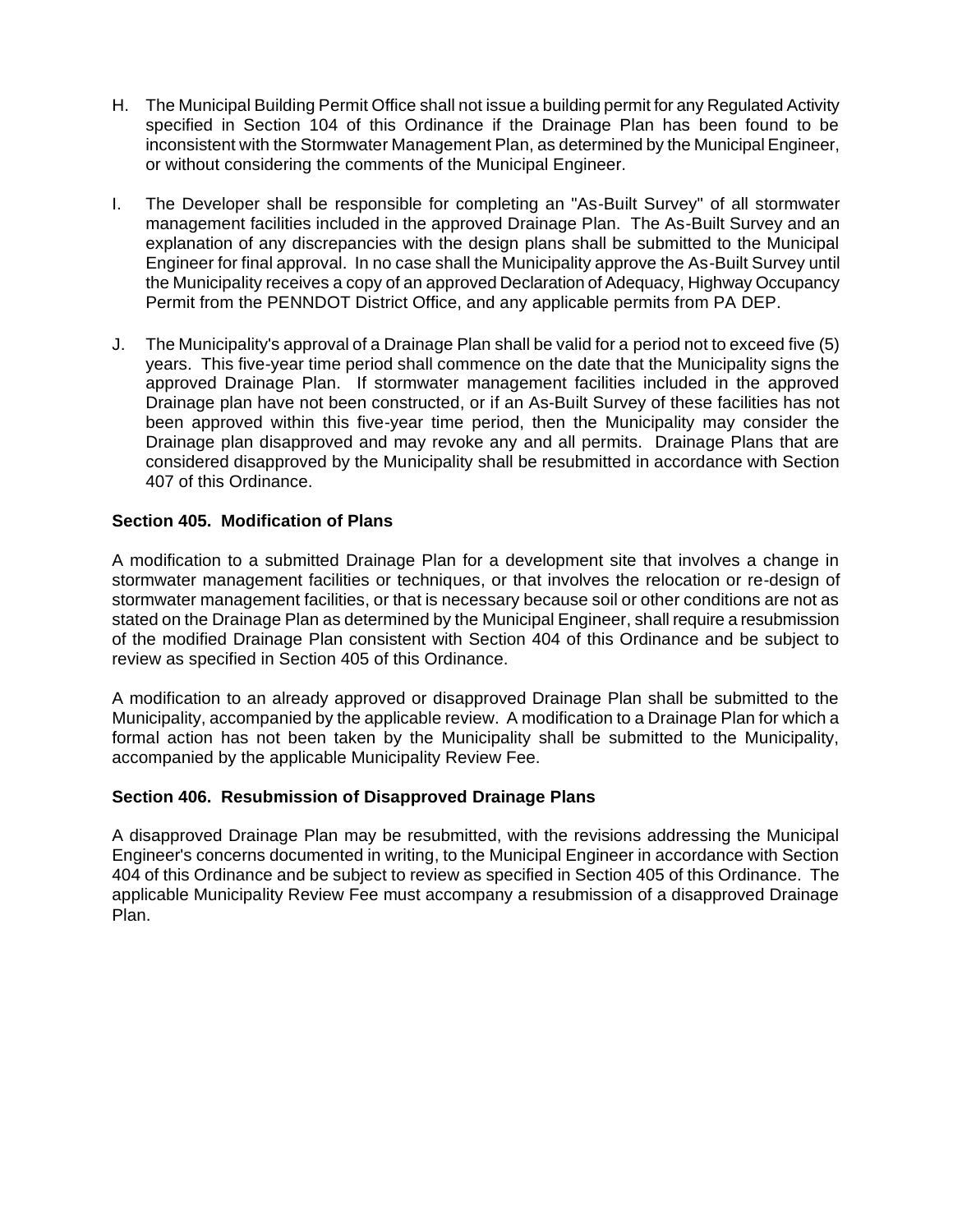# **ARTICLE V - FEES AND EXPENSES**

### **Section 501. General**

The fee required by this Ordinance is the Municipal Review Fee. The Municipal Review Fee shall be established by the Municipality to defray review costs incurred by the Municipality and the Municipal Engineer. All fees shall be paid by the Applicant.

### **Section 502. Municipality Drainage Plan Review Fee**

The Municipality shall establish a Review Fee Schedule by resolution of the municipal governing body based on the size of the Regulated Activity and based on the Municipality's costs for reviewing Drainage Plans. The Municipality shall periodically update the Review Fee Schedule to ensure that review costs are adequately reimbursed.

### **Section 503. Expenses Covered by Fees**

The fees required by this Ordinance shall at a minimum cover:

- A. Administrative Costs.
- B. The review of the Drainage Plan by the Municipality and the Municipal Engineer.
- C. The site inspections.
- D. The inspection of stormwater management facilities and drainage improvements during construction.
- E. The final inspection upon completion of the stormwater management facilities and drainage improvements presented in the Drainage Plan.
- F. Any additional work required to enforce any permit provisions regulated by this Ordinance, correct violations, and assure proper completion of stipulated remedial actions.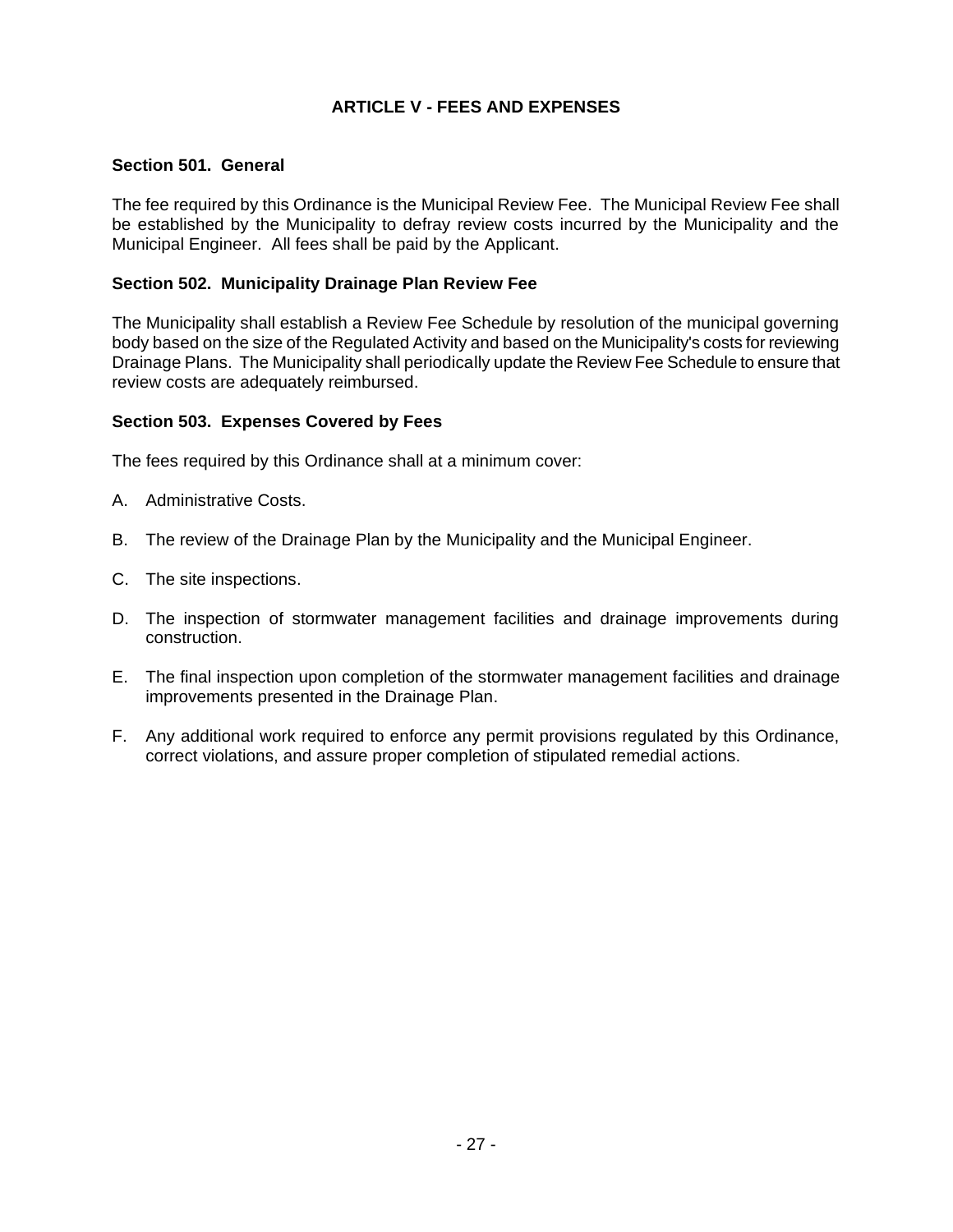## **ARTICLE VI - MAINTENANCE RESPONSIBILITIES**

#### **Section 601. Performance Guarantee**

The applicant should provide a financial guarantee to the Municipality for the timely installation and proper construction of all stormwater management controls as required by the approved stormwater plan and this ordinance equal to the full construction cost of the required controls.

#### **Section 602. Maintenance Responsibilities**

- A. The Drainage Plan for the development site shall contain an operation and maintenance plan prepared by the developer and approved by the municipal engineer. The operation and maintenance plan shall outline required routine maintenance actions and schedules necessary to insure proper operation of the facility(ies).
- B. The Drainage Plan for the development site shall establish responsibilities for the continuing operating and maintenance of all proposed stormwater control facilities, consistent with the following principals:
	- 1. If a development consists of structures or lots that are to be separately owned and in which streets, sewers and other public improvements are to be dedicated to the municipality, stormwater control facilities may also be dedicated to and maintained by the municipality.
	- 2. If a development site is to be maintained in a single ownership or if sewers and other public improvements are to be privately owned and maintained, then the ownership and maintenance of stormwater control facilities shall be the responsibility of the owner or private management entity.
- C. The governing body, upon recommendation of the municipal engineer, shall make the final determination on the continuing maintenance responsibilities prior to final approval of the stormwater management plan. The governing body reserves the right to accept the ownership and operating responsibility for any or all of the stormwater management controls.

#### **Section 603. Maintenance Agreement for Privately Owned Stormwater Facilities**

Prior to final subdivision plan approval or the issuance of any building permit and prior to the final approval of the site's stormwater management plan, the property owner shall sign and record the maintenance agreement contained in Appendix C of this Ordinance. The agreement shall be recorded among the land records of Cumberland County, Pennsylvania and on the final (approved) subdivision plan.

A. Other items may be included in the agreement by the Municipality where determined necessary to guarantee the satisfactory maintenance of all facilities. The maintenance agreement shall be subject to the review and approval of the municipal solicitor, municipal engineer and the municipality's governing body.

#### **Section 604. Municipal Stormwater Maintenance Fund**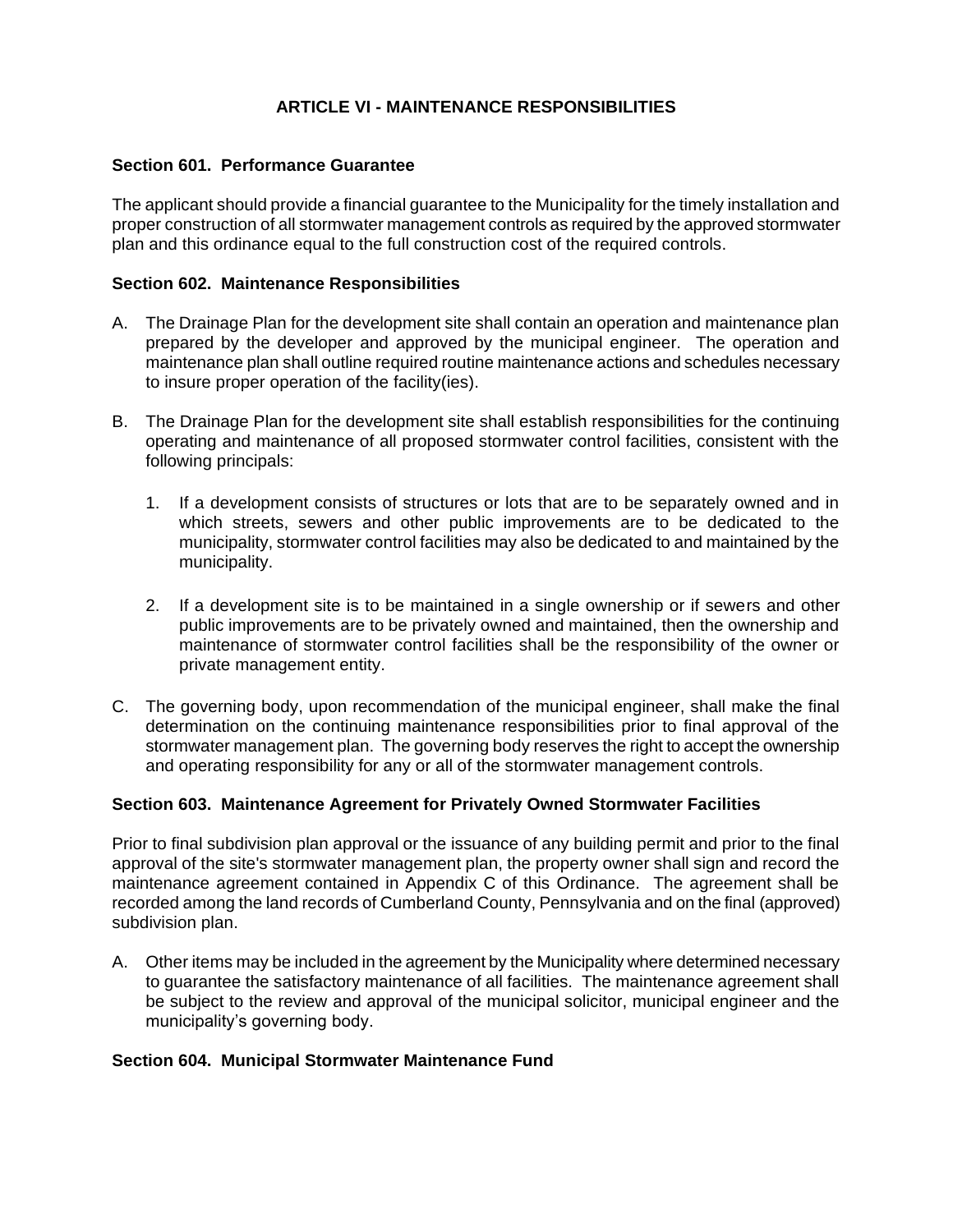- A. If stormwater facilities are accepted by the municipality for dedication, persons installing stormwater storage facilities shall be required to pay a specified amount to the Municipal Stormwater Maintenance Fund to help defray costs of periodic inspections and maintenance expenses. The amount of the deposit shall be determined as follows:
	- 1. If the storage facility is to be owned and maintained by the municipality, the deposit shall cover the estimated costs for maintenance and inspections for ten (10) years. The municipal engineer will establish the estimated costs utilizing information submitted by the applicant.
	- 2. The amount of the deposit to the fund shall be converted to present worth of the annual series values. The municipal engineer shall determine the present worth equivalents, which shall be subject to the approval of the municipal governing body.
- B. If a storage facility is proposed that also serves as a recreation facility (e.g. ball field, lake), the municipality may reduce or waive the amount of the maintenance fund deposit based upon the value of the land for public recreation purpose.
- C. If at some future time a storage facility (whether publicly or privately owned) is eliminated due to the installation of storm sewers or other storage facility, the unused portion of the maintenance fund deposit will be applied to the cost of abandoning the facility and connecting to the storm sewer system or other facility. Any amount of the deposit remaining after the costs of abandonment are paid will be retained by the Municipality.

## **Section 605. Post-Construction Maintenance Inspections**

- A. Basins should be inspected by the land owner/developer or responsible entity on the following basis:
	- 1. Annually for the first 5 years.
	- 2. Once every 3 years thereafter,
	- 3. During or immediately after the cessation of a 100-year or greater storm event.
- B. The entity conducting the inspection shall be required to submit a report to the municipality regarding the condition of the facility and recommending necessary repairs, if needed.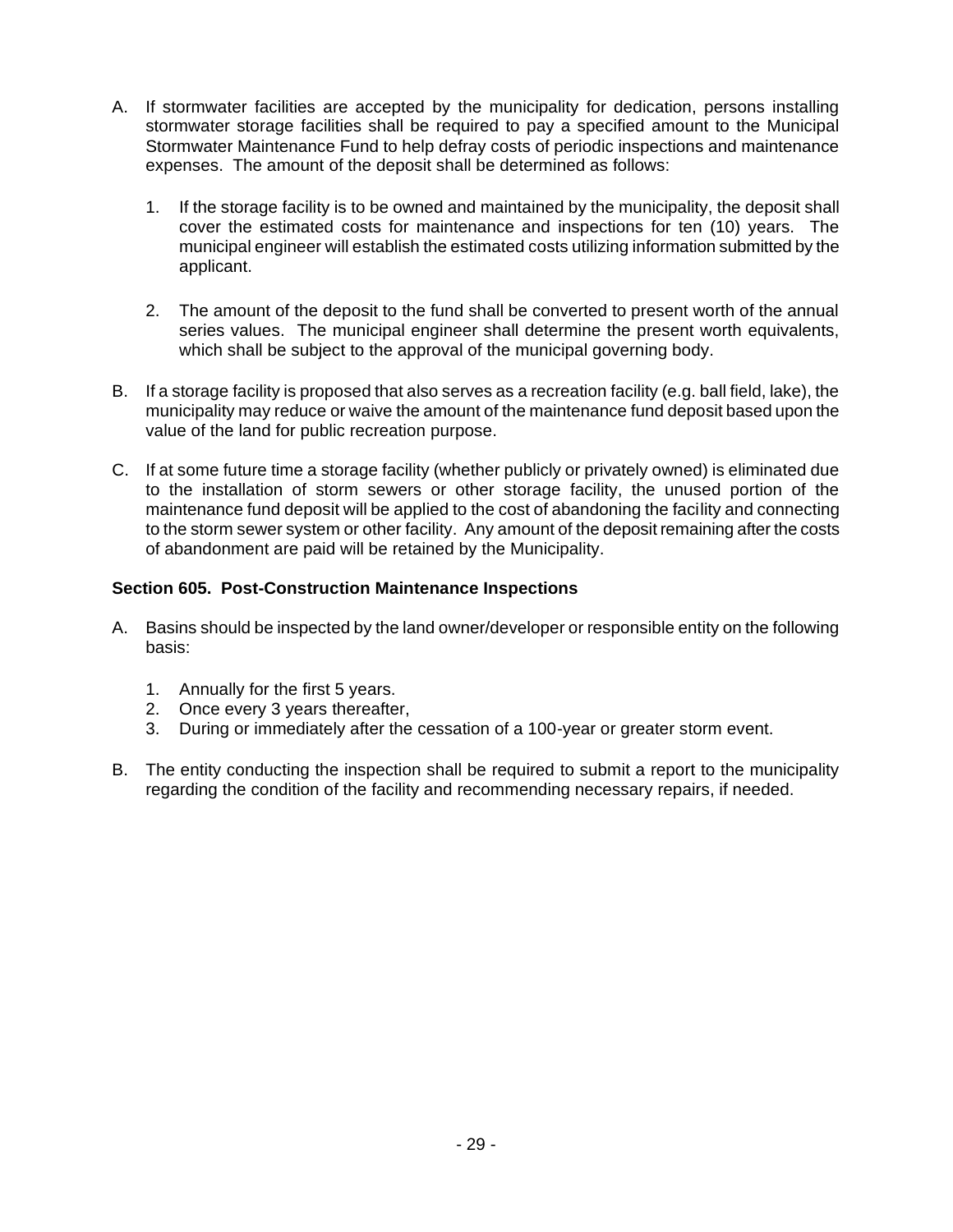## **ARTICLE VII - ENFORCEMENT AND PENALTIES**

#### **Section 701. Right-of-Entry**

Upon presentation of proper credentials, duly authorized representatives of the municipality may enter at reasonable times upon any property within the municipality to inspect the condition of the stormwater structures and facilities in regard to any aspect regulated by this Ordinance.

#### **Section 702. Notification**

In the event that a person fails to comply with the requirements of this Ordinance, or fails to conform to the requirements of any permit issued hereunder, the municipality shall provide timely written notification of the violation. Such notification shall set forth the nature of the violation(s) and establish a time limit for correction of these violations(s). Failure to comply within the time specified shall subject such person to the penalty provision of this Ordinance. All such penalties shall be deemed cumulative and shall not prevent the municipality from pursuing any and all other remedies. It shall be the responsibility of the owner of the real property on which any Regulated Activity is proposed to occur, is occurring, or has occurred, to comply with the terms and conditions of this Ordinance and the Standard Stormwater Monitoring and Maintenance Agreement.

#### **Section 703. Enforcement**

The municipal governing body, designated municipal employees and the municipality's solicitor are hereby authorized and directed to enforce all of the provisions of this ordinance. All inspections regarding compliance with the drainage plan shall be the responsibility of the municipal engineer or other qualified persons designated by the municipality.

- A. A set of design plans approved by the municipality shall be on file at the site throughout the duration of the construction activity. Periodic inspections may be made by the municipality or designee during construction.
- B. Adherence to Approved Plan

It shall be unlawful for any person, firm or corporation to undertake any regulated activity under Section 104 on any property except as provided for in the approved drainage plan and pursuant to the requirements of this ordinance. It shall be unlawful to alter or remove any control structure required by the drainage plan pursuant to this ordinance or to allow the property to remain in a condition which does not conform to the approved drainage plan.

- C. At the completion of the project, and as a prerequisite for the release of the performance guarantee, the owner or his representatives shall:
	- 1. Provide a certification of completion from an engineer, verifying that all permanent facilities have been constructed according to the plans and specifications and approved revisions thereto.
	- 2. Provide a set of as built drawings when applicable.
- D. After receipt of the certification by the municipality, a final inspection shall be conducted by the governing body or its designee to certify compliance with this ordinance.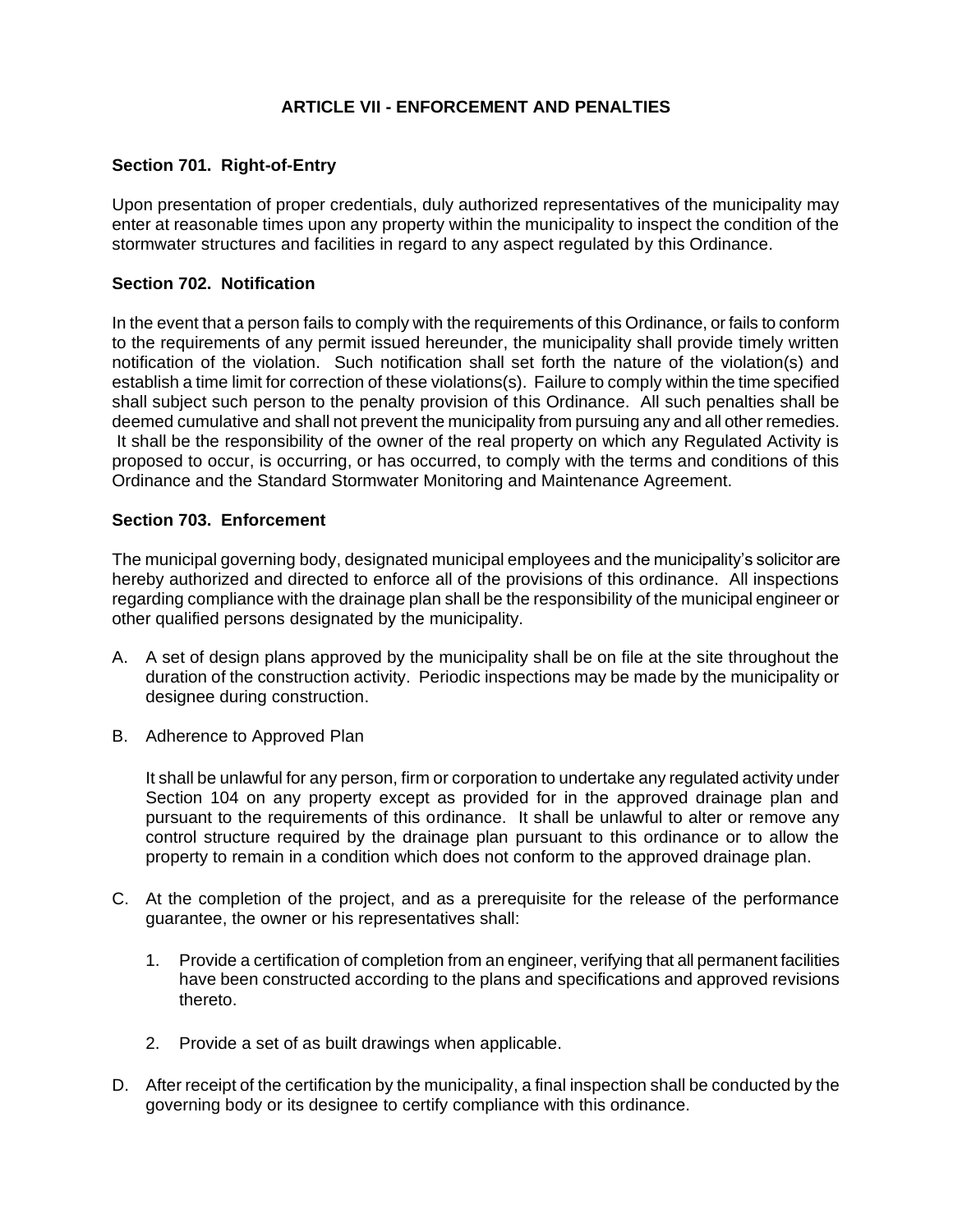- E. Prior to revocation or suspension of a permit, the governing body will schedule a hearing to discuss the non-compliance if there is no immediate danger to life, public health or property.
- F. Suspension and Revocation of Permits
	- 1. Any permit issued under this ordinance may be suspended or revoked by the governing body for:
		- a) Non-compliance with or failure to implement any provision of the permit.
		- b) A violation of any provision of this ordinance or any other applicable law, ordinance, rule or regulation relating to the project.
		- c) The creation of any condition or the commission of any act during construction or development which constitutes or creates a hazard or nuisance, pollution or which endangers the life or property of others, or as outlined in Article IX of this ordinance.
	- 2. A suspended permit shall be reinstated by the governing body when:
		- a) The municipal engineer or his designee has inspected and approved the corrections to the stormwater management and erosion and sediment pollution control measure(s), or the elimination of the hazard or nuisance, and/or
		- b) The governing body is satisfied that the violation of the ordinance, law, or rule and regulation has been corrected.
		- c) A permit that has been revoked by the governing body cannot be reinstated. The applicant may apply for a new permit under the procedures outlined in this Ordinance.
- G. Occupancy Permit

If required by the Municipality, an occupancy permit shall not be issued unless a certification of compliance has been secured. The occupancy permit shall be required for each lot owner and/or developer for all subdivisions and land development in the municipality.

#### **Section 704. Public Nuisance**

- A. The violation of any provision of this ordinance is hereby deemed a Public Nuisance.
- B. Each day that a violation continues shall constitute a separate violation.

### **Section 705. Penalties**

- A. Anyone violating the provisions of this ordinance shall be subject to a fine of not more than \$500.00 for each violation, plus court costs and attorney fees. Each day that the violation continues shall be a separate offense.
- B. In addition, the Municipality, through its solicitor, may institute injunctive, mandamus or any other appropriate action or proceeding at law or in equity for the enforcement of this Ordinance.